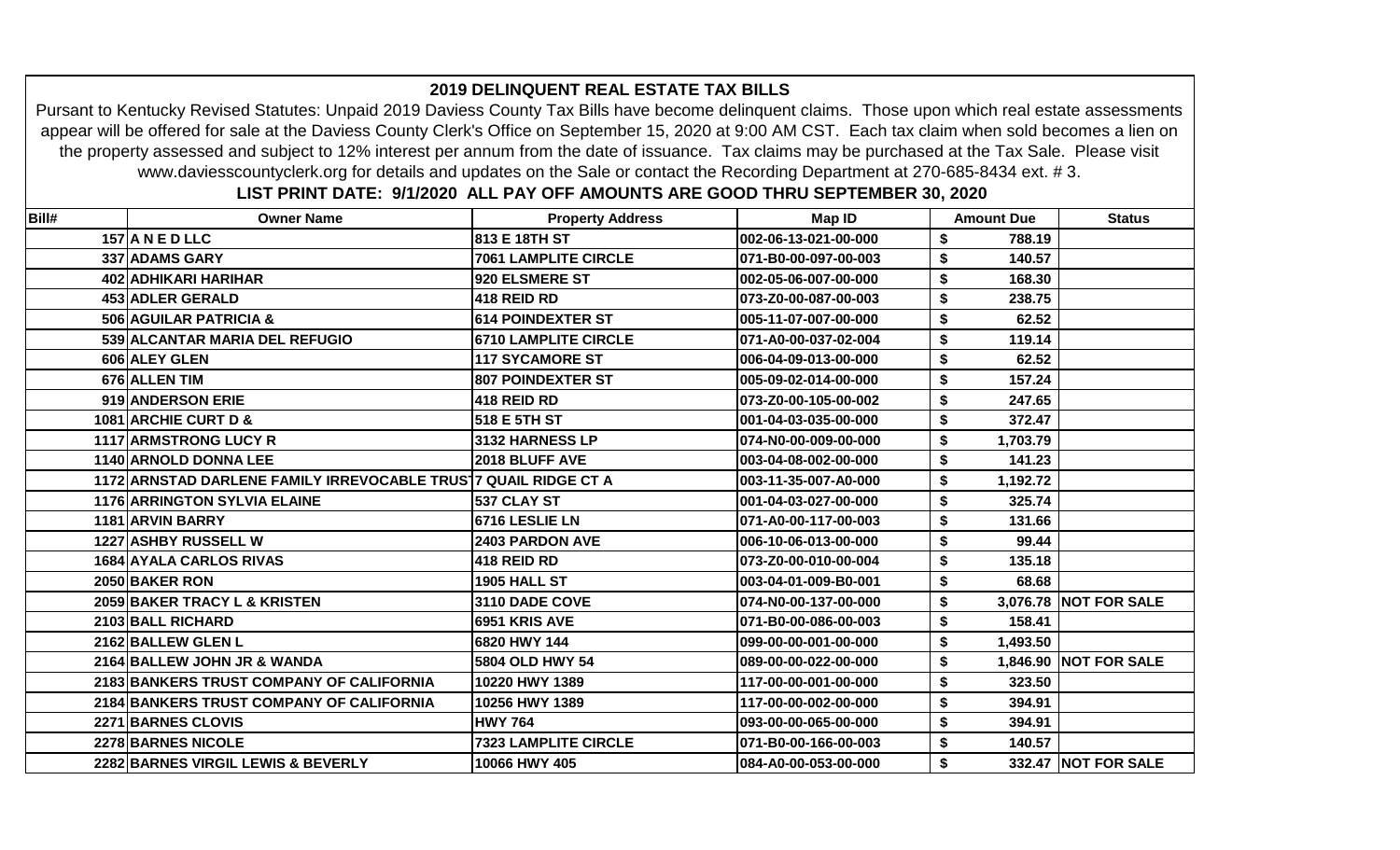| 2287 BARNETT BRADFORD LEE & SHANNON L                        | 6061 OLD HWY 54                 | 089-00-00-047-00-000 | \$ | 711.74   |                         |
|--------------------------------------------------------------|---------------------------------|----------------------|----|----------|-------------------------|
| 2518 BARTLETT SCOTTIE & TRACIE                               | <b>3560 THRUSTON DERMONT RD</b> | 074-00-00-049-00-000 | \$ |          | 2,260.50 NOT FOR SALE   |
| 2551 BARTLEY MR                                              | 4504 HWY 1514                   | 034-A0-00-021-00-001 | \$ | 95.97    |                         |
| 2559 BASHAM ALLEN D JR                                       | <b>1836 CHURCHILL DR</b>        | 003-05-02-008-00-000 | \$ | 267.91   |                         |
| 2582 BASHAM LINDA                                            | 6901 LAMPLITE CIRCLE            | 071-B0-00-001-00-003 | \$ | 1,050.83 |                         |
| 2597 BASHAM TAMMY                                            | 6845 HWY 2830                   | 071-Z0-00-012-00-003 | \$ | 104.87   |                         |
| <b>2663IBAXTER MORGAN</b>                                    | 6938 LESLIE LN                  | 071-B0-00-067-00-002 | \$ | 194.12   |                         |
| 2857 BELCHER TRACY                                           | <b>1511 ALEXANDER AVE</b>       | 002-08-06-014-00-000 | \$ | 283.91   |                         |
| 2888 BELL BRENT L & TRICIA                                   | 6930 HWY 231                    | 077-00-00-039-00-000 | \$ | 305.65   |                         |
| 2913 BELL LINWOOD                                            | <b>WALNUT ST</b>                | 130-A0-00-093-00-000 | \$ | 615.33   |                         |
| 3262 BEYKE BETH RENAE & THERESA LYNN FRIZZELL 916 PARKWAY DR |                                 | 003-11-09-003-00-000 | \$ | 3,264.08 |                         |
| 3480 BISHOP DONALD SR & MILDRED                              | 1110 W 11TH ST                  | 005-03-05-015-00-000 | \$ | 117.87   |                         |
| 3521 BITTEL JEFFERY L & PAMELA S                             | <b>4032 WINDY HOLLOW RD</b>     | 042-00-00-012-29-000 | \$ | 167.03   |                         |
| 3522 BITTEL JEFFERY L & PAMELA S                             | <b>4142 WINDY HOLLOW RD</b>     | 042-00-00-012-27-000 | \$ | 250.93   |                         |
| 3706 BLAN DAVID W & LENIAH R                                 | 9206 JACK HINTON RD             | 128-00-00-021-02-000 | \$ | 1,175.79 |                         |
| 3962 BOARMAN DARYL & TONYA                                   | 1506 WING AVE                   | 002-10-03-050-00-000 | S  |          | 1,073.15 NOT FOR SALE   |
| 4065 BOEHMAN ERIC J                                          | <b>10180 CAMPGROUND RD</b>      | 108-00-00-097-00-000 | \$ | 701.00   |                         |
| 4121 BOLIN NATHAN R & BRANDI M FRAZIER                       | 2166 PIN OAK DR                 | 073-D0-00-059-00-000 | \$ | 2,905.32 |                         |
| 4136 BOLING IRVIN & DEBBIE                                   | 1210 WERNER AVE                 | 005-08-02-003-00-000 | \$ | 392.77   |                         |
| 4150 BOLING NAOMI                                            | <b>HWY 60 W</b>                 | 011-00-00-099-00-000 | \$ | 55.78    |                         |
| 4440 BOWEN DANIEL R                                          | 1800 W 9TH ST                   | 005-08-01-001-00-000 | \$ | 447.51   |                         |
| 4532 BOWMAN CHRISTI A                                        | 3006 FLAMINGO AVE               | 005-13-03-003-00-000 | \$ | 421.66   |                         |
| 4533 BOWMAN CHRISTI A                                        | 1915 W 3RD ST                   | 006-07-04-012-00-000 | \$ | 504.69   |                         |
| 4810 BRATCHER COOPER & FLAHERTY                              | 1516 E 20TH ST                  | 003-04-08-007-B0-000 | \$ | 130.17   |                         |
| 4811 BRATCHER COOPER & FLAHERTY                              | <b>ED FOSTER RD</b>             | 089-00-00-007-00-000 | \$ | 82.58    |                         |
| 4839 BRATCHER PATSY & LARRY                                  | 95 GILMOUR CT                   | 006-08-02-022-A0-000 | \$ | 121.56   |                         |
| 4867 BRAY CHRISTOPHER & LISA D                               | <b>237 EDWARDS ST</b>           | 006-11-02-002-00-000 | \$ | 128.31   |                         |
| 4900 BREKK PROPERTIES LLC                                    | 3615 W 2ND ST                   | 006-15-12-001-00-000 | \$ | 3,964.64 |                         |
| 4901 BREKK PROPERTIES LLC                                    | 3709 W 2ND ST                   | 006-15-12-002-00-000 | \$ |          | 2,804.47   NOT FOR SALE |
| 4902 BREKK PROPERTIES LLC                                    | 3721 W 2ND ST                   | 006-15-12-003-00-000 | \$ |          | 1,894.18 NOT FOR SALE   |
| 4903 BREKK PROPERTIES LLC                                    | 3727 W 2ND ST                   | 006-15-12-004-00-000 | \$ |          | 2,501.05 NOT FOR SALE   |
| 5091 BROWN ANNIE G                                           | 2715 W 6TH ST                   | 006-12-03-012-00-000 | \$ |          | 411.83 NOT FOR SALE     |
| 5119 BROWN CARL LEE JR                                       | 2428 W 7TH ST                   | 005-11-14-012-00-000 | \$ | 199.05   |                         |
| 5395 BRUNER BRETT                                            | <b>6913 LAMPLITE CIRCLE</b>     | 071-B0-00-004-00-006 | \$ | 122.71   |                         |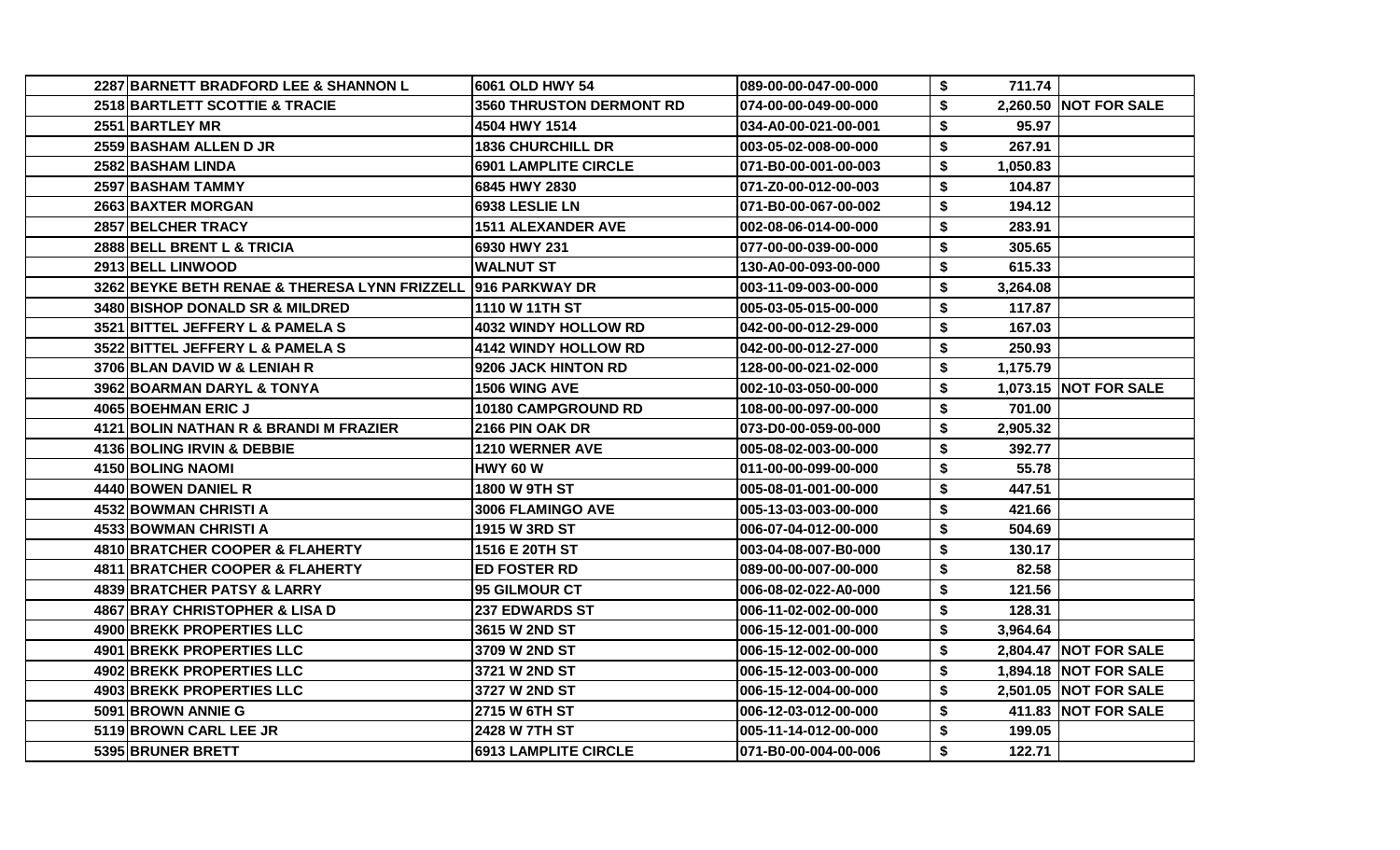| 5471 BRYANT GEORGE W                  | 2829 WAYSIDE DR W          | 005-14-03-014-00-000 | S. |          | 1,738.95 NOT FOR SALE |
|---------------------------------------|----------------------------|----------------------|----|----------|-----------------------|
| 5578 BUCKNER RAFE A                   | <b>728 SYCAMORE ST</b>     | 005-04-10-006-A0-000 | \$ | 259.32   |                       |
| 5715 BURDEN KANDIA L                  | <b>4314 HAWTHORNE DR</b>   | 003-12-27-010-00-000 | \$ |          | 1,569.35 NOT FOR SALE |
| 5722 BURDEN NORMA JEAN                | <b>1107 HALL ST</b>        | 002-05-09-014-00-000 | \$ | 99.44    |                       |
| 5740 BURDEN WILLIAM G & MELINDA REECE | 7810 HWY 81                | 042-A0-00-017-00-000 | \$ | 283.34   |                       |
| 6040 BYFORD GLORIA                    | <b>109 GILMOUR CT</b>      | 006-08-02-018-00-000 | \$ | 353.43   |                       |
| 6498 CALHOUN SCOTT                    | 618 OMEGA ST               | 005-11-12-002-00-000 | \$ |          | 120.95 NOT FOR SALE   |
| 6633 CAMPBELL SCOTT & AMANDA KIRSCH   | 1537 E 20TH ST             | 003-04-05-003-00-000 | \$ | 146.78   |                       |
| 6690 CANO JUANA                       | 418 REID RD                | 073-Z0-00-129-00-004 | \$ | 104.87   |                       |
| 6711 CAPPS JOHNNY SR                  | <b>516 FOUST AVE</b>       | 005-05-01-003-00-000 | \$ | 256.85   |                       |
| 6720 CAPPS TYLER                      | <b>4040 PARK DR</b>        | 041-Z0-00-022-00-003 | \$ | 101.30   |                       |
| 6749 CARDEN SHARON GAYLE              | 2012 W 7TH ST              | 005-11-17-009-00-000 | \$ | 144.92   |                       |
| 6868 CARPENTER DEAN L & WYNNETTA S    | <b>SUTHERLIN LN</b>        | 076-00-00-047-02-000 | \$ | 270.56   |                       |
| 6947 CARRICO M V                      | <b>GEORGE ST</b>           | 005-09-02-005-00-000 | \$ | 87.13    |                       |
| 7085 CARTWRIGHT LAURINDA              | 6845 HWY 2830              | 071-Z0-00-011-00-002 | \$ | 113.76   |                       |
| 7098 CASE DRILLING CO                 | 10850 MCCAMISH RD          | 128-00-00-043-00-000 | \$ | 154.50   |                       |
| 7115 CASE STEVEN A & LISA R           | 10725 MCCAMISH RD          | 128-00-00-049-00-000 | \$ | 5,257.95 |                       |
| 7116 CASE STEVEN A & LISA R           | 10725 MCCAMISH RD          | 128-00-00-049-00-001 | \$ | 586.79   |                       |
| 7258 CASTROS MARIA                    | 418 REID RD                | 073-Z0-00-110-00-004 | \$ | 253.04   |                       |
| 7302 CAVE LARRY S SR                  | 2410 FRENCH ST             | 006-10-10-024-A0-000 | \$ | 103.13   |                       |
| 7303 CAVE LARRY SR                    | 2408 FRENCH ST             | 006-10-10-024-B0-000 | \$ | 126.50   |                       |
| 7306 CAVENDER SCOTT A LIFE ESTATE     | <b>721 CAROL STREAM</b>    | 006-14-04-006-00-000 | \$ | 1,565.78 |                       |
| 7448 CECIL MICHAEL                    | 7739 HWY 2830              | 085-00-00-022-00-000 | \$ |          | 840.23 NOT FOR SALE   |
| <b>7546 CHAFFIN ROGER</b>             | 2522 W 7TH ST              | 005-11-13-005-00-000 | \$ | 111.72   |                       |
| 7547 CHAFFIN ROGER A SR               | 2523 W 7TH ST              | 005-11-12-006-00-000 | \$ | 71.74    |                       |
| 7589 CHANCE PAUL                      | 418 REID RD                | 073-Z0-00-102-00-005 | \$ | 381.56   |                       |
| 7659 CHAPPELL MARCUS & AMANDA         | <b>1700 LEITCHFIELD RD</b> | 002-08-03-001-00-000 | \$ | 306.07   |                       |
| 7680 CHARON TELMA                     | 418 REID RD                | 073-Z0-00-121-00-005 | \$ | 158.41   |                       |
| 7704 CHENAULT JOYCE                   | 9891 HULSEY LP             | 001-00-00-015-00-000 | \$ | 109.32   |                       |
| <b>7812 CHRISTIE MARK</b>             | 418 REID RD                | 073-Z0-00-004-00-007 | \$ | 244.10   |                       |
| 7831 CHURCH JUDY A                    | <b>625 MAPLE HEIGHTS</b>   | 062-A0-00-054-00-000 | \$ |          | 265.51 NOT FOR SALE   |
| 8182 CLARK RAY M                      | <b>1511 CENTER ST</b>      | 002-06-06-009-00-000 | \$ | 250.12   |                       |
| 8196 CLARK ROBERT M & LINDA A         | 2927 YOSEMITE DR           | 006-14-05-022-00-000 | \$ |          | 833.99 NOT FOR SALE   |
| 8209 CLARK SHANNA                     | 418 REID RD                | 073-Z0-00-036-00-005 | \$ | 265.51   |                       |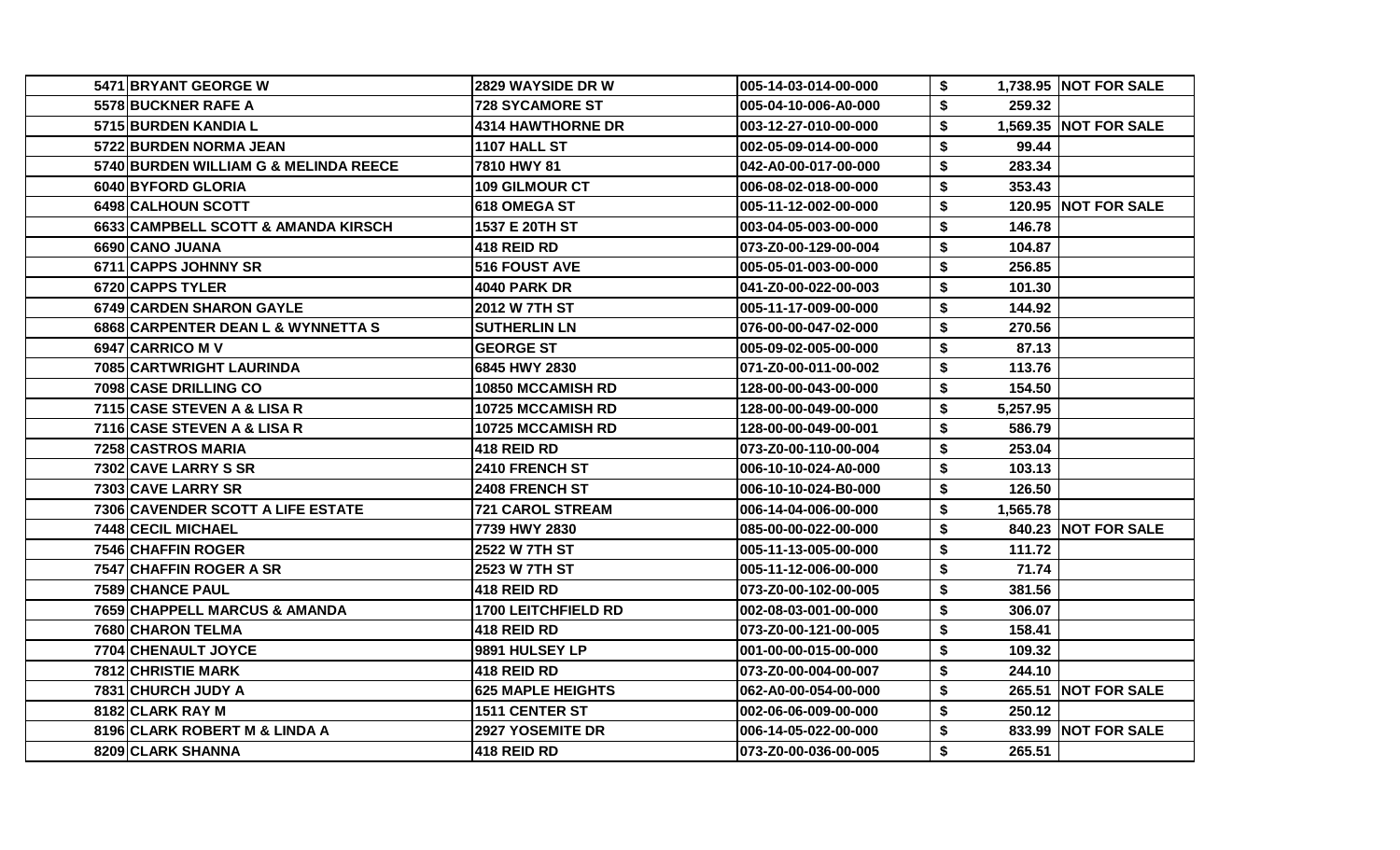| 8294 CLAY GEORGE S                         | <b>CURDSVILLE DELAWARE RD</b>      | 002-00-00-012-00-000 | \$ | 55.78    |                     |
|--------------------------------------------|------------------------------------|----------------------|----|----------|---------------------|
| 8408 CLOUSE DAVID                          | <b>2409 CRAVENS AVE</b>            | 005-11-02-002-B0-000 | \$ | 108.64   |                     |
| 8409 CLOUSE DAVID                          | 7414 HWY 815                       | 024-00-00-007-00-001 | \$ | 95.97    |                     |
| <b>8411 ICLOUSE DAVID L</b>                | 1027 WESTERN CT                    | 005-10-15-004-A0-000 | \$ | 90.22    |                     |
| 8412 CLOUSE DAVID L                        | 1028 WESTERN CT                    | 005-10-15-005-00-000 | \$ | 130.17   |                     |
| 8413 CLOUSE DAVID L & VIRGINIA             | 7440 CLEVELAND RD                  | 024-00-00-007-00-000 | \$ | 756.49   |                     |
| <b>8440 CLOUSE MARCUS A</b>                | <b>1035 WESTERN CT</b>             | 005-10-15-004-00-000 | S  | 176.30   |                     |
| 8444 CLOUSE ROY GENE                       | <b>2427 CRAVENS AVE</b>            | 005-11-02-003-00-000 | \$ | 302.36   |                     |
| 8599 COLEMAN MARSHALL Q & FAITH A          | <b>3888 SPRINGTREE DR</b>          | 006-16-01-080-00-000 | S  | 1,112.43 |                     |
| 8632 COLLINGS JEREMY & SONYA               | 418 REID RD                        | 073-Z0-00-145-00-003 | \$ | 131.66   |                     |
| 8846 CONNOR BRIAN N & ANNETTE C            | 11178 HWY 144                      | 127-00-00-026-00-001 | S  | 176.27   |                     |
| 9145 COONS RAVEEWAN                        | <b>5417 RED MILE LP</b>            | 073-10-00-066-00-000 | \$ | 100.37   |                     |
| 9193 COOPER RAY                            | 12171 FLORAL RD                    | 134-00-00-016-00-002 | \$ | 108.42   |                     |
| 9198 COOPER WILLIAM J                      | <b>2200 MCCONNELL AVE</b>          | 003-06-05-001-A0-000 | \$ | 124.02   |                     |
| 9266 COPPAGE SUMMER                        | <b>6770 LAMPLITE CIRCLE</b>        | 071-A0-00-052-00-002 | \$ | 158.41   |                     |
| 9576 CRABTREE LEWIS W                      | 814 GEORGE ST                      | 005-09-02-004-00-000 | S  | 265.48   |                     |
| 9832 CRITE CLARA LOUISE                    | 1019 JACKSON ST                    | 002-05-08-033-00-000 | \$ | 87.13    |                     |
| 9874 CROWDER MARK H III                    | 1026 PLEASURE PT E                 | 097-A0-00-053-A0-000 | \$ | 105.76   |                     |
| 9921 CROWE LANA R                          | 2813 REDFORD DR                    | 003-21-07-016-00-000 | \$ |          | 354.61 NOT FOR SALE |
| 10020 CRUTCHER TIMOTHY & DAVID M HUFF      | <b>1714 LEITCHFIELD RD</b>         | 002-08-03-004-00-000 | \$ | 314.08   |                     |
| 10023 CRUZ RAYMOND                         | 6983 LEAH LN                       | 071-B0-00-186-00-003 | \$ | 354.75   |                     |
| 10111 CURTIS DARRELL K                     | <b>232 SYCAMORE ST</b>             | 006-03-02-006-00-000 | \$ | 526.81   |                     |
| 10112 CURTIS DARRELL KEITH                 | <b>228 SYCAMORE ST</b>             | 006-03-02-005-00-000 | \$ | 74.82    |                     |
| 10120 CURTIS LONNIE M & NEVA               | 10701 HWY 60 E                     | 096-00-00-028-00-000 | \$ | 262.10   |                     |
| 10135 CUSTER PERCY L & ANNA                | <b>418 TAMPA DR</b>                | 003-14-05-005-00-000 | \$ | 1,158.81 |                     |
| <b>10259 DALZELL ROBERT C</b>              | <b>2932 SILVER CHARM COVE</b>      | 004-37-01-041-00-000 | \$ | 2,524.29 |                     |
| <b>10275 DAMRON ANDREA</b>                 | 9407 HWY 662                       | 097-C0-00-011-02-002 | \$ | 131.66   |                     |
| 10351 DANT BARRY & SUMMER                  | <b>6756 CURDSVILLE DELAWARE RD</b> | 005-00-00-009-01-000 | \$ | 1,377.61 |                     |
| <b>10429 DARRELL CHICKFORD BOBBIEE</b>     | <b>1915 MAYFAIR AVE</b>            | 004-05-01-020-00-000 | \$ | 1,363.82 |                     |
| 10444 DAUGHERTY AMANDA K                   | 5455 RED MILE LP                   | 073-10-00-092-00-000 | \$ | 674.28   |                     |
| 10533 DAVIDSON JUSTIN E                    | 801 W 8TH ST                       | 005-04-08-002-00-000 | \$ | 111.72   |                     |
| 10534 DAVIDSON JUSTIN E & TYLER J DAVIDSON | <b>708 HATHAWAY ST</b>             | 001-07-10-002-00-001 | \$ | 210.13   |                     |
| <b>10543 DAVIDSON SHEILA M</b>             | 218 POPLAR ST                      | 006-03-03-002-00-000 | \$ | 275.31   |                     |
| 10559 DAVIS BRADLYN                        | <b>1511 VENABLE AVE</b>            | 005-07-01-026-00-000 | \$ | 406.92   |                     |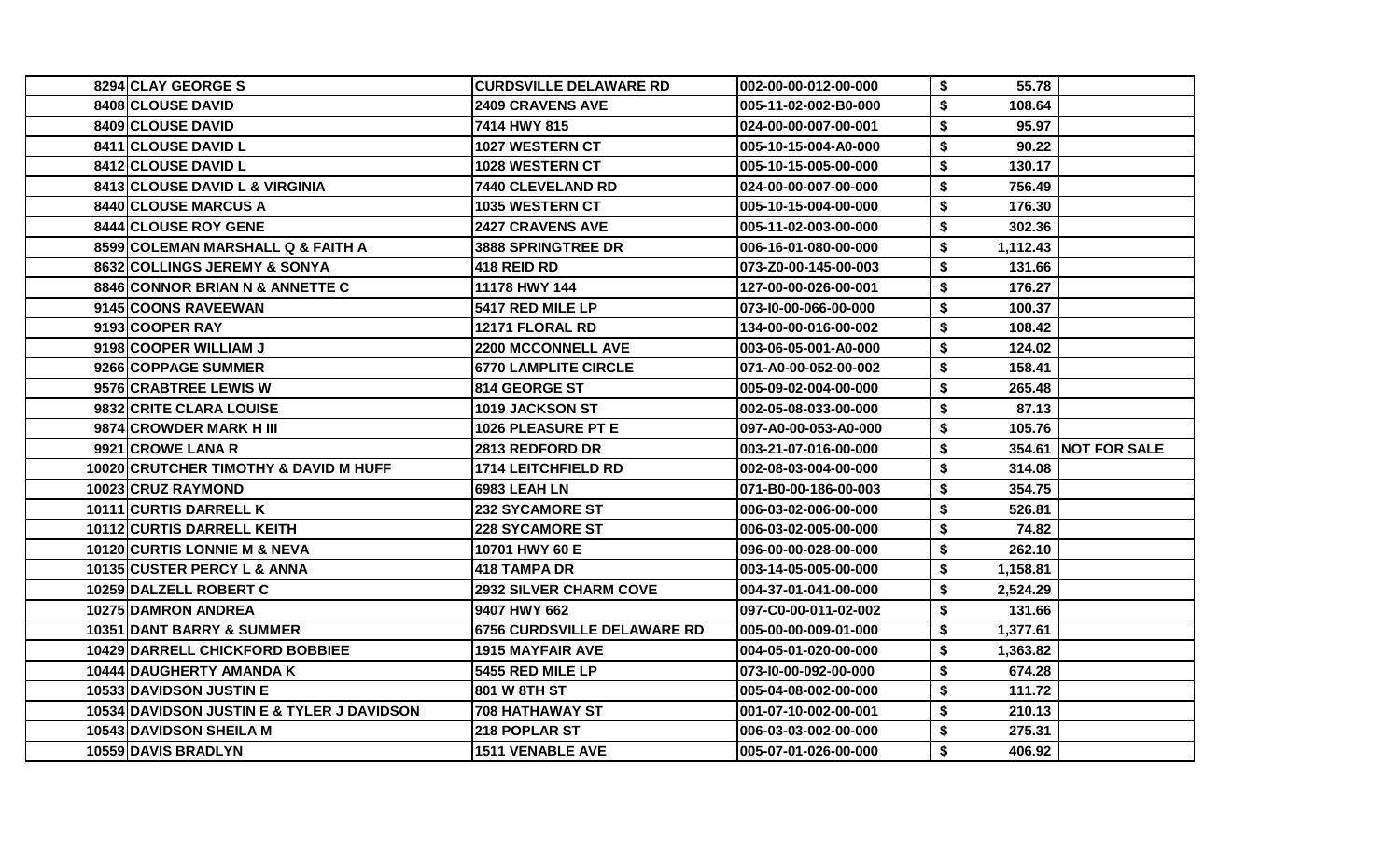| 10626 DAVIS LAURINE                          | 2420 DAVIESS ST            | 003-08-05-003-00-000 | \$<br>565.56   |                                |
|----------------------------------------------|----------------------------|----------------------|----------------|--------------------------------|
| 10706 DAWSON VIOLET N & JOHNNY DAWSON JR     | 7431 GRIFFITH STATION RD   | 019-A0-00-014-00-000 | \$<br>171.76   |                                |
| 10810 DECKER MARY MARGARET                   | 10175 CAMPGROUND RD        | 108-00-00-024-01-000 | \$<br>439.55   |                                |
| 11030 DEJARNETTE VIVIAN                      | <b>1502 TRIPLETT ST</b>    | 002-03-03-003-00-000 | 654.75<br>\$   |                                |
| <b>11106 DENNISON CHRISTOPHER</b>            | 10911 HWY 56               | 007-00-00-053-01-000 | \$<br>1,108.32 |                                |
| 11142 DENTON JERRY LEE JR & TONI JEANNE      | 2812 LEWIS LN              | 004-12-19-004-00-000 | 554.51<br>\$   |                                |
| 11228 DI TECH REPO                           | 6941 LESLIE LN             | 071-B0-00-047-00-004 | \$<br>265.51   |                                |
| 11235 DIAZ ANGELICA                          | 418 REID RD                | 073-Z0-00-025-00-002 | \$<br>220.84   |                                |
| 11306 DILLON DEREK G & DEBORAH D             | <b>729 CUMBERLAND ST</b>   | 002-06-13-030-00-000 | \$<br>558.19   |                                |
| <b>11333 DITECH FINANCIAL LLC</b>            | 906 E 19TH ST              | 003-03-07-009-00-000 | \$<br>409.83   |                                |
| 11399 DOCKEMEYER CHAD O & ANGELA K           | <b>222 HUBERT CT</b>       | 062-A0-00-003-00-000 | S              | <b>1,635.14   NOT FOR SALE</b> |
| 11753 DUKE TERESA                            | <b>418 REID RD</b>         | 073-Z0-00-041-00-006 | \$<br>247.65   |                                |
| <b>11755 DUKE TIFFANY LEE</b>                | <b>1313 HAYNES AVE</b>     | 002-09-05-009-00-000 | \$<br>68.68    |                                |
| <b>11897 DURBIN E W</b>                      | 9330 HWY 81                | 034-00-00-015-12-000 | S<br>542.14    |                                |
| 11919 DURBIN SHERRY M                        | 113 RIVER RD               | 006-08-05-011-00-000 | \$<br>191.69   |                                |
| 11997 EAGAN MICHAEL J JR                     | 4040 PARK DR               | 041-Z0-00-001-00-002 | \$<br>113.76   |                                |
| 12528 ELLIOTT JENNIFER                       | 1913 E 10TH ST             | 001-09-14-007-00-000 | \$<br>948.20   |                                |
| <b>12600 ELMER STACY MCINTIRE</b>            | 1915 E 17TH ST             | 002-08-05-002-00-000 | \$<br>294.99   |                                |
| 12698 EMBRY ULYSSES G & LOIS JUNE            | 2400 PARRISH AVE W         | 047-F0-00-081-A0-000 | \$<br>2,202.13 |                                |
| 12699 EMBRY ULYSSES G & LOIS JUNE            | 2402 PARRISH AVE W         | 047-F0-00-081-00-000 | \$<br>1,925.44 |                                |
| 12756 ENGLE NELSON                           | <b>1105 OGLESBY ST</b>     | 002-05-07-014-C0-000 | \$<br>133.86   |                                |
| 12757 ENGLE NELSON                           | 1107 OGLESBY ST            | 002-05-07-014-B0-000 | \$<br>133.86   |                                |
| 12758 ENGLE NELSON E                         | 815 STONE ST               | 001-08-06-013-00-000 | \$<br>298.68   |                                |
| 12759 ENGLE NELSON E                         | 2417 W 9TH ST              | 005-10-01-003-00-000 | 275.89<br>S    |                                |
| 12760 ENGLE NELSON E                         | 706 OMEGA ST               | 005-11-13-001-00-000 | \$<br>206.43   |                                |
| <b>12761 ENGLE NELSON E</b>                  | 2500 W 7TH ST              | 005-11-13-001-A0-000 | \$<br>200.93   |                                |
| 12762 ENGLE NELSON E                         | 2301 W 8TH ST              | 005-11-15-002-00-000 | \$<br>116.65   |                                |
| 12812 EPLEY JORDAN                           | 418 REID RD                | 073-Z0-00-086-00-006 | \$<br>99.49    |                                |
| <b>12877 ESPINOBARRIOS SEBASTIAN</b>         | 6759 LESLIE LN             | 071-A0-00-100-00-002 | \$<br>211.95   |                                |
| 12887 ESTES CHRISTA                          | <b>1506 LEITCHFIELD RD</b> | 002-08-04-002-00-000 | \$<br>109.89   |                                |
| <b>12946 ETHRIDGE BRENDA</b>                 | 6858 LESLIE LN             | 071-A0-00-147-00-002 | 247.65<br>\$   |                                |
| 12948 ETIENNE DARLINA M & CHRISTAL IGLEHEART | 429 W 9TH ST               | 005-01-06-012-00-000 | \$<br>511.44   |                                |
| 13178 EYLICIO CHUEY & KAREN                  | 418 REID RD                | 073-Z0-00-109-00-003 | \$<br>443.99   |                                |
| 13179 EYLICIO JESSICA                        | 418 REID RD                | 073-Z0-00-079-00-005 | \$<br>131.66   |                                |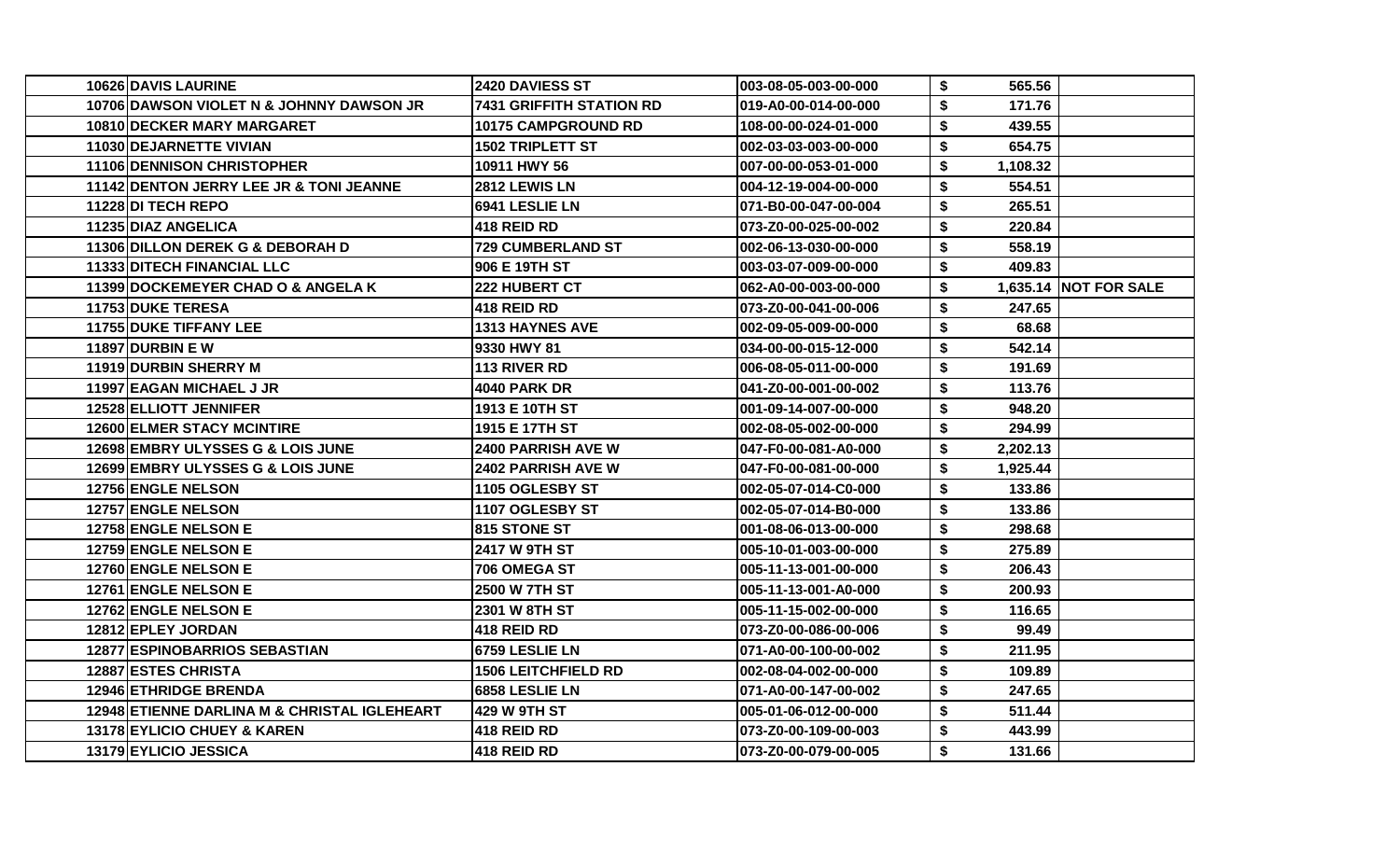| 13258 FALIN JOHN KEVIN                     | <b>418 REID RD</b>                    | 073-Z0-00-035-00-002 | \$ | 142.33 |                       |
|--------------------------------------------|---------------------------------------|----------------------|----|--------|-----------------------|
| <b>13405 FELDPAUCH BRYAN</b>               | 6972 LEAH LN                          | 071-B0-00-197-00-002 | \$ | 87.02  |                       |
| 13410 FELDPAUSCH CHARLES A                 | 1017 E 19TH ST                        | 003-03-04-003-00-000 | \$ | 382.30 |                       |
| 13935 FORBES CHRISTOPHER                   | <b>418 REID RD</b>                    | 073-Z0-00-083-00-004 | \$ | 104.87 |                       |
| 13945 FORD BOBBY J                         | 801 E 5TH ST                          | 001-06-13-009-A0-000 | \$ | 326.37 |                       |
| <b>14044 FORSYTHE FREDA R</b>              | <b>7089 LAMPLITE CIRCLE</b>           | 071-B0-00-143-00-002 | S  | 101.37 |                       |
| 14182 FRANCIS MITCHELL E & STEPHANIE L     | 2123 SURREY DR W                      | 004-20-14-011-00-000 | \$ | 664.41 |                       |
| 14244 FRASHURE VERNON L                    | 4046 HWY 554                          | 033-00-00-035-00-002 | \$ | 92.36  |                       |
| 14899 GARCIA VERELO                        | <b>4040 PARK DR</b>                   | 041-Z0-00-003-00-006 | \$ | 108.42 |                       |
| 14914 GARDNER ERNEST A & ANNA MARY         | 8316 JOE HAYNES RD                    | 129-00-00-032-00-000 | S  |        | 1,372.13 NOT FOR SALE |
| <b>14947 GARRETT KEVIN &amp; KARRON</b>    | <b>2049 YELVINGTON KNOTTSVILLE RD</b> | 108-00-00-071-00-000 | \$ | 452.96 |                       |
| 15194 GIBSON WILLIAM K & KENDALL L MOORE   | <b>418 REID RD</b>                    | 073-Z0-00-081-00-002 | \$ | 158.41 |                       |
| 15351 GIPE ROBERT F                        | 1855 ASPENWOOD CT                     | 004-13-01-026-C0-000 | \$ | 68.68  |                       |
| 15373 GIRTEN TERRIL                        | <b>2417 W 2ND ST</b>                  | 006-10-06-028-00-000 | S  | 245.85 |                       |
| <b>15432 GLASSCOCK RICHARD</b>             | 10909 RED HILL MAXWELL RD             | 079-00-00-042-00-000 | \$ | 439.55 |                       |
| <b>15433 GLASSCOCK RICHARD</b>             | 10863 RED HILL MAXWELL RD             | 079-00-00-043-00-000 | S  | 702.81 |                       |
| <b>15565 GOATEE ROBERT A &amp; DIANA H</b> | <b>1681 GLENDALE AVE</b>              | 002-10-05-004-00-000 | \$ | 72.98  |                       |
| 15753 GOMEZ EVANDE                         | <b>4040 PARK DR</b>                   | 041-Z0-00-004-00-004 | \$ | 140.57 |                       |
| 15841 GOODMAN LOLA B                       | <b>1505 ALEXANDER AVE</b>             | 002-08-06-001-00-000 | \$ | 99.44  |                       |
| <b>15842 GOODMAN LOLA B</b>                | <b>1507 ALEXANDER AVE</b>             | 002-08-06-016-00-000 | \$ | 74.82  |                       |
| <b>15851 GOODNIGHT BONNIE</b>              | 418 REID RD                           | 073-Z0-00-057-00-004 | \$ | 99.49  |                       |
| <b>16166 GRAY STEPHANIE</b>                | <b>5657 OLD STATE RD</b>              | 102-00-00-001-00-002 | \$ | 192.31 |                       |
| 16343 GREEN WILLIE JR & PATSY              | <b>603 POPLAR ST</b>                  | 005-04-05-028-00-000 | \$ | 87.13  |                       |
| 16488 GREGORY WANDA                        | 735 CEDAR ST                          | 005-01-07-019-00-000 | \$ |        | 87.13 NOT FOR SALE    |
| 16536 GRIFFITH JUSTIN W                    | <b>224 CRABTREE AVE</b>               | 006-07-03-004-00-000 | \$ | 255.02 |                       |
| 16627 GUADARRAMA LISA                      | <b>2214 MCCONNELL AVE</b>             | 003-06-05-001-00-000 | \$ | 253.17 |                       |
| 16643 GULLET WILLIAM                       | 6979 KRIS AVE                         | 071-B0-00-093-00-005 | \$ | 229.82 |                       |
| 16678 GUTIERREZ HUMBERTO                   | 6922 LESLIE LN                        | 071-B0-00-071-00-002 | \$ | 122.71 |                       |
| 16743 HAAS ELLEN                           | 2225 W 9TH ST                         | 005-10-03-008-00-000 | \$ | 87.13  |                       |
| 16875 HAGAN MARIE N                        | <b>6342 BOSTON SPUR</b>               | 114-00-00-070-06-000 | \$ | 586.79 |                       |
| 16994 HAIMES BARRY C &                     | <b>10926 GORE RD</b>                  | 059-00-00-133-00-000 | \$ | 712.03 |                       |
| 17144 HALL JASON & RACHELLE WEDDING        | <b>418 REID RD</b>                    | 073-Z0-00-135-00-005 | \$ | 140.57 |                       |
| 17222 HALL TAMIKA                          | <b>6730 LAMPLITE CIRCLE</b>           | 071-A0-00-042-00-005 | \$ | 122.71 |                       |
| 17277 HAMILTON ANGELA                      | 6556 HWY 231                          | 077-Z0-00-034-00-003 | \$ | 104.87 |                       |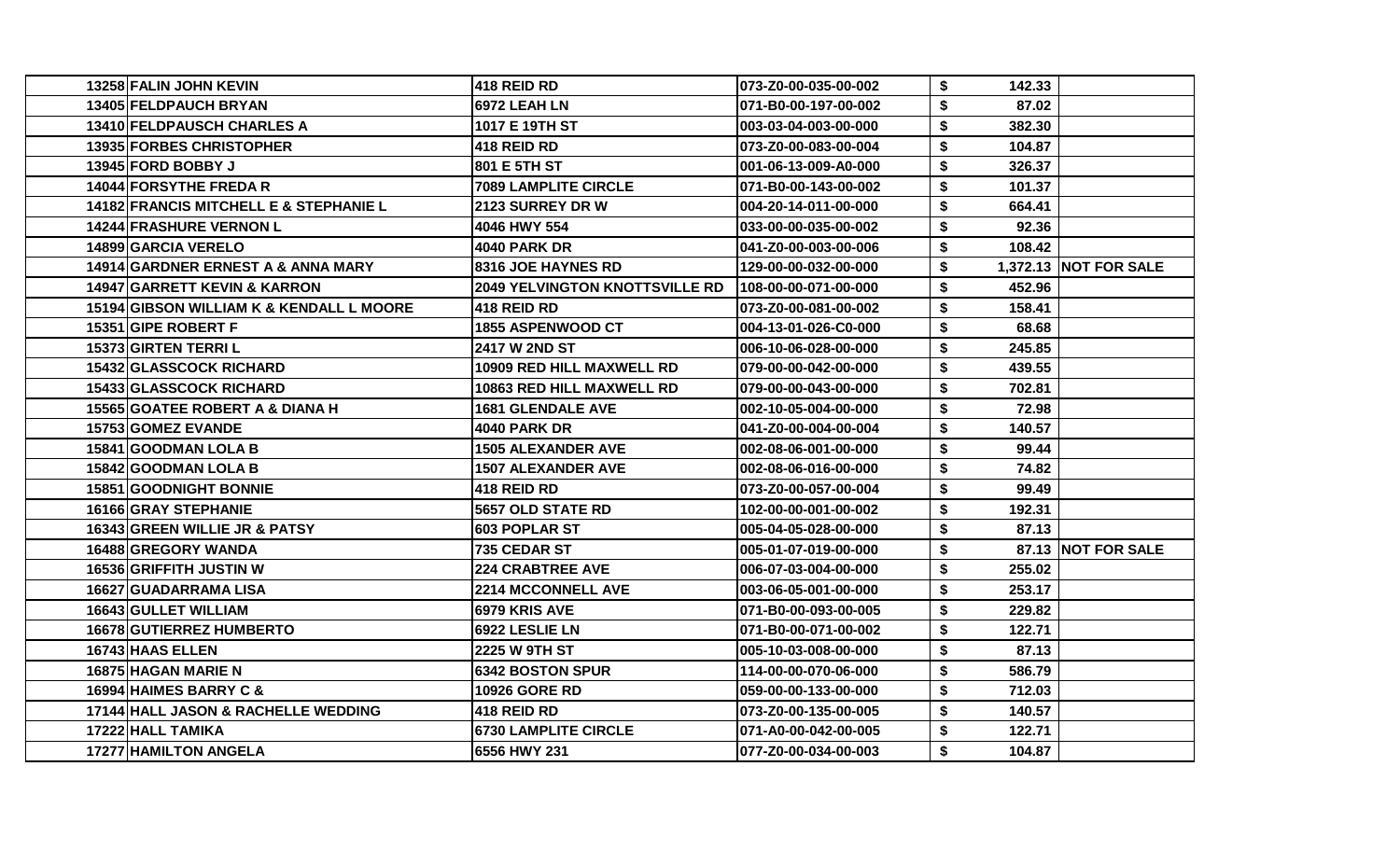| 17292 HAMILTON BRADFORD L & BEVERLY A               | <b>804 LOCUST ST</b>         | 005-01-07-007-00-000  | \$<br>488.73   |                       |
|-----------------------------------------------------|------------------------------|-----------------------|----------------|-----------------------|
| <b>17328 HAMILTON DARRELL &amp; ARTIE</b>           | <b>1914 CONWAY AVE</b>       | 005-09-06-005-00-000  | \$<br>74.82    |                       |
| 17329 HAMILTON DARRELL & ARTIE                      | <b>916 CONWAY AVE</b>        | 005-09-06-006-00-000  | \$<br>74.82    |                       |
| 17330 HAMILTON DARRELL & ARTIE                      | 920 CONWAY AVE               | l005-09-06-006-A0-000 | \$<br>74.82    |                       |
| <b>17421 HAMILTON LAURA &amp;</b>                   | 1923 LOCUST ST               | 005-02-03-017-00-000  | \$<br>264.87   |                       |
| <b>17426 HAMILTON LESLIE F</b>                      | <b>1424 ALEXANDER AVE</b>    | 002-09-03-006-00-000  | \$<br>247.00   |                       |
| <b>17442 HAMILTON MATTHEW O &amp; JENNY L</b>       | l9661 HWY 81                 | 043-00-00-023-00-000  | \$             | 3,121.28 NOT FOR SALE |
| <b>17534 HANCOCK AARON</b>                          | <b>6944 LAMPLITE CIRCLE</b>  | l071-B0-00-033-00-001 | \$<br>265.51   |                       |
| 17721 HARDIN TIMOTHY W & EVON M                     | I313 LITTELL ST              | 1006-06-07-010-00-000 | \$<br>155.36   |                       |
| 17726 HARDISON BARRY K & LORI ASHBY                 | 2409 W 5TH ST                | l006-11-04-009-00-000 | \$<br>160.92   |                       |
| <b>17727 HARDISON ELIZABETH E</b>                   | 1708 W 4TH ST                | 1006-06-08-016-00-000 | \$<br>293.76   |                       |
| 17740 HARDY ERNEST                                  | <b>16836 LAMPLITE CIRCLE</b> | l071-A0-00-064-00-004 | \$<br>122.71   |                       |
| 17789 HARL ESTELL A                                 | 11201 HWY 56                 | 007-00-00-016-00-000  | \$<br>2,541.37 |                       |
| 17862 HARPER ROBERT T                               | 528 J R MILLER BLVD          | 1001-03-04-006-00-000 | \$<br>228.57   |                       |
| 17986 HARRIS SAMUEL E                               | <b>630 WING AVE</b>          | 001-08-04-014-00-000  | \$<br>384.16   |                       |
| 17997 HARRISON BILLY D &                            | 1709 E 20TH ST               | 1003-04-07-009-00-000 | \$<br>243.34   |                       |
| 18056 HART RYAN                                     | 1301 MORELAND AVE            | 1005-03-16-010-00-000 | \$<br>488.08   |                       |
| <b>18248 HAWKINS JENNIFER &amp; STEVEN HARRISON</b> | <b>418 REID RD</b>           | l073-Z0-00-090-00-002 | \$<br>890.21   |                       |
| <b>18280 HAWN JAMES D</b>                           | 3020 DAVIESS ST              | 1003-09-06-030-00-000 | \$<br>93.27    |                       |
| 18281 HAWS GLEN LEE JR                              | <b>1661 GLENDALE AVE</b>     | 002-10-05-009-00-000  | \$<br>222.43   |                       |
| <b>18484 HAYDEN LOUISE</b>                          | <b>205 W 9TH ST</b>          | 1001-03-07-016-00-000 | \$<br>523.76   |                       |
| 18784 HEAD BRIAN F                                  | l4170 HWY 554                | 1033-00-00-032-00-000 | \$<br>800.96   |                       |
| 18830 HEAD PATSY G                                  | 3507 BAYBROOK ST             | 006-13-10-005-00-000  | \$<br>284.25   |                       |
| <b>18833 HEAD RHONDA</b>                            | <b>6875 LAMPLITE CIRCLE</b>  | l071-A0-00-036-00-002 | \$<br>176.27   |                       |
| <b>18909 HEDGES RICHARD &amp; DENNAE</b>            | <b>2207 W 1ST ST</b>         | 1006-10-03-002-00-000 | \$<br>360.17   |                       |
| <b>18933 HEGRA SAMANTHA</b>                         | <b>6939 KRIS AVE</b>         | l071-B0-00-083-00-008 | \$<br>167.37   |                       |
| 19019 HENDERSON ELIZABETH RITA                      | <b>608 POINDEXTER ST</b>     | l005-11-07-004-00-000 | \$<br>250.12   |                       |
| <b>19224 HERLEIN TIMOTHY</b>                        | 4040 PARK DR                 | 041-Z0-00-006-00-004  | \$<br>301.19   |                       |
| <b>19339 HICKS FRANK &amp; DONNA</b>                | <b>1919 HUGHES AVE</b>       | 1001-09-13-006-00-000 | \$<br>320.20   |                       |
| 19372 HIDENRITE ED & STEPHANIE                      | 2944 ALLEN ST                | 1003-09-07-011-00-000 | \$             | 560.65 NOT FOR SALE   |
| 19599IHILL KENNETH WAYNE & JULIE ANN                | 12024 W 5TH ST               | l005-11-05-009-00-000 | \$<br>265.48   |                       |
| <b>19908 HODSKINS JOSHUA SAMUEL</b>                 | l724 FAIRFAX DR              | 1003-12-20-010-00-000 | \$             | 1,497.96 NOT FOR SALE |
| 19969 HOGLE WILLIAM C JR & SHEILA G                 | 465 HARMONS FERRY RD W       | 059-00-00-060-00-000  | \$<br>87.02    |                       |
| 19984 HOLCOMB JEFF                                  | 1418 REID RD                 | l073-Z0-00-032-00-002 | \$<br>99.49    |                       |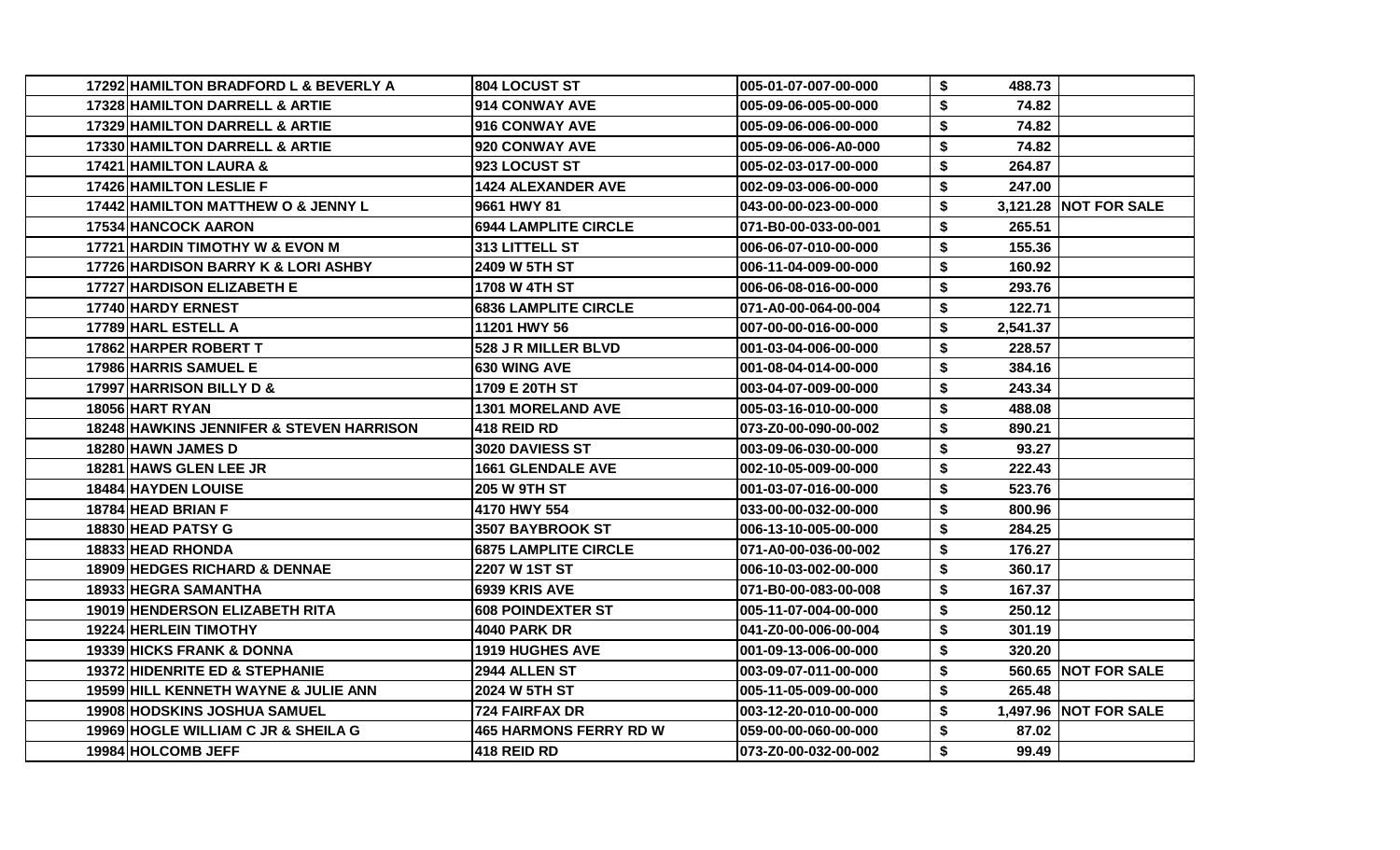| 20096 HOMETOWN COLONY ESTATES LLC | 5486 RED MILE LP             | 073-10-00-086-00-000 | \$<br>100.37   |                            |
|-----------------------------------|------------------------------|----------------------|----------------|----------------------------|
| <b>206551HOWARD MELISSA</b>       | <b>2871 BURNS RD</b>         | 042-00-00-058-01-000 | \$<br>1,486.51 |                            |
| 20685 HOWARD PAUL C JR            | <b>801 GARDENSIDE DR</b>     | 005-13-13-002-00-000 | \$<br>100.05   |                            |
| 20699 HOWARD RICKY                | 10921 HWY 144                | 127-00-00-023-00-001 | \$<br>203.06   |                            |
| 20828 HOWERTON JOHN III           | <b>2653 WISTERIA GARDENS</b> | 003-38-05-171-00-000 | \$<br>1,580.05 |                            |
| 20936 HUFF MARY S & ALLEN         | 3843 KIPLING DR              | 003-17-11-015-00-000 | \$<br>1,208.81 |                            |
| 20946 HUFF SAMUEL L & VANESSA S   | 9563 MCCAMISH RD             | 128-00-00-069-00-000 | \$<br>642.09   |                            |
| 21024 HUMPHREY ELBERT & NANCY     | 1625 HALL ST                 | 002-07-06-017-00-000 | \$<br>130.77   |                            |
| 21025 HUMPHREY ELBERT W & NANCY   | 1629 HALL ST                 | 002-07-06-016-00-000 | \$<br>62.52    |                            |
| 21130 HURM CHRISTOPHER D          | 1533 E 20TH ST               | 003-04-05-005-00-000 | \$<br>279.64   |                            |
| 21200 HUSKISSON RAYMOND L         | <b>7335 LAMPLITE CIRCLE</b>  | 071-B0-00-163-00-003 | \$<br>336.90   |                            |
| 21535 IRWIN PETER M & PATRICIA A  | <b>2624 CIRCLE DR</b>        | 076-A0-00-059-00-000 | \$<br>1,068.69 |                            |
| 21546 ISBELL RICKY                | 5405 BELMONT CT              | 073-H0-00-119-00-000 | \$<br>201.25   |                            |
| 21646 J & S RENTALS LLC           | 616 TIME DR                  | 003-12-27-015-00-000 | \$<br>2,179.77 |                            |
| 21996 JACKSON JAMAR               | 6834 LESLIE LN               | 071-A0-00-141-00-004 | \$<br>188.77   |                            |
| 22018 JACKSON KENNETH S & JILL S  | 2200 VEACH RD                | 003-02-07-001-00-000 | \$<br>917.92   |                            |
| 22019 JACKSON KENNETH S & JILL S  | <b>2302 STRATFORD DR S</b>   | 004-14-02-039-00-000 | \$<br>2,211.90 |                            |
| 22025 JACKSON LAURA J             | 5840 MILLERS MILL RD         | 076-00-00-113-00-002 | \$<br>372.59   |                            |
| 22049 JACKSON STEVEN A & FREIDA K | 2710 E 10TH ST               | 061-D0-00-071-00-000 | \$<br>1,780.87 |                            |
| 22306 JAMES RENETTA               | 1016 JACKSON ST              | 002-05-04-015-00-000 | \$<br>234.73   |                            |
| 22372 JARBOE SHELBY J             | 8880 SACRA DR                | 084-A0-00-091-00-000 | \$<br>950.91   |                            |
| 22378 JARNAGIN BILL               | <b>2625 LANCASTER AVE</b>    | 005-10-15-004-B0-000 | \$<br>90.22    |                            |
| 22583 JIMENEZ MEJIA JOSE V        | <b>6859 POND RIVER RD</b>    | 006-00-00-023-01-000 | \$<br>1,157.93 |                            |
| 22778 JOHNSON JAMIE               | 5464 RUIDOSO LP              | 073-10-00-044-00-000 | \$             | 604.22 NOT FOR SALE        |
| <b>22990 JOHNSON URIAH</b>        | <b>6828 THOMA DR</b>         | 071-Z0-00-028-00-003 | \$<br>167.37   |                            |
| 23027 JOHNSTON NEIL               | <b>1220 NASSAU AVE</b>       | 005-03-13-004-00-000 | \$<br>334.95   |                            |
| 20193 JONES SANDRA                | <b>ADDITIONAL</b>            |                      | \$<br>87.02    |                            |
| 23366 JUAN IRMA                   | 6962 LESLIE LN               | 071-B0-00-061-00-004 | \$<br>100.38   |                            |
| 23367 JUAREZ LARA SAMANTHA        | <b>6917 LAMPLITE CIRCLE</b>  | 071-B0-00-005-00-003 | \$<br>194.12   |                            |
| 23477 KAELIN MARTHA R             | 117 W 20TH ST                | 003-01-05-005-00-000 | \$             | <b>708.25 NOT FOR SALE</b> |
| 23865 KELLY WILLIAM               | 4960 POPLAR LOG BRIDGE RD    | 104-00-00-031-00-001 | \$<br>186.97   |                            |
| 24032 KESSLER JOY & DYLAN ONSTOTT | 2708 MORNINGSIDE DR          | 003-06-12-023-00-000 | \$             | 495.69 NOT FOR SALE        |
| 24108 KIMBLEY TIMOTHY             | 6708 LESLIE LN               | 071-A0-00-115-00-004 | \$<br>190.54   |                            |
| 24109 KIMBLEY TONY                | 6961 JAMIE LN                | 071-B0-00-134-00-005 | \$<br>122.71   |                            |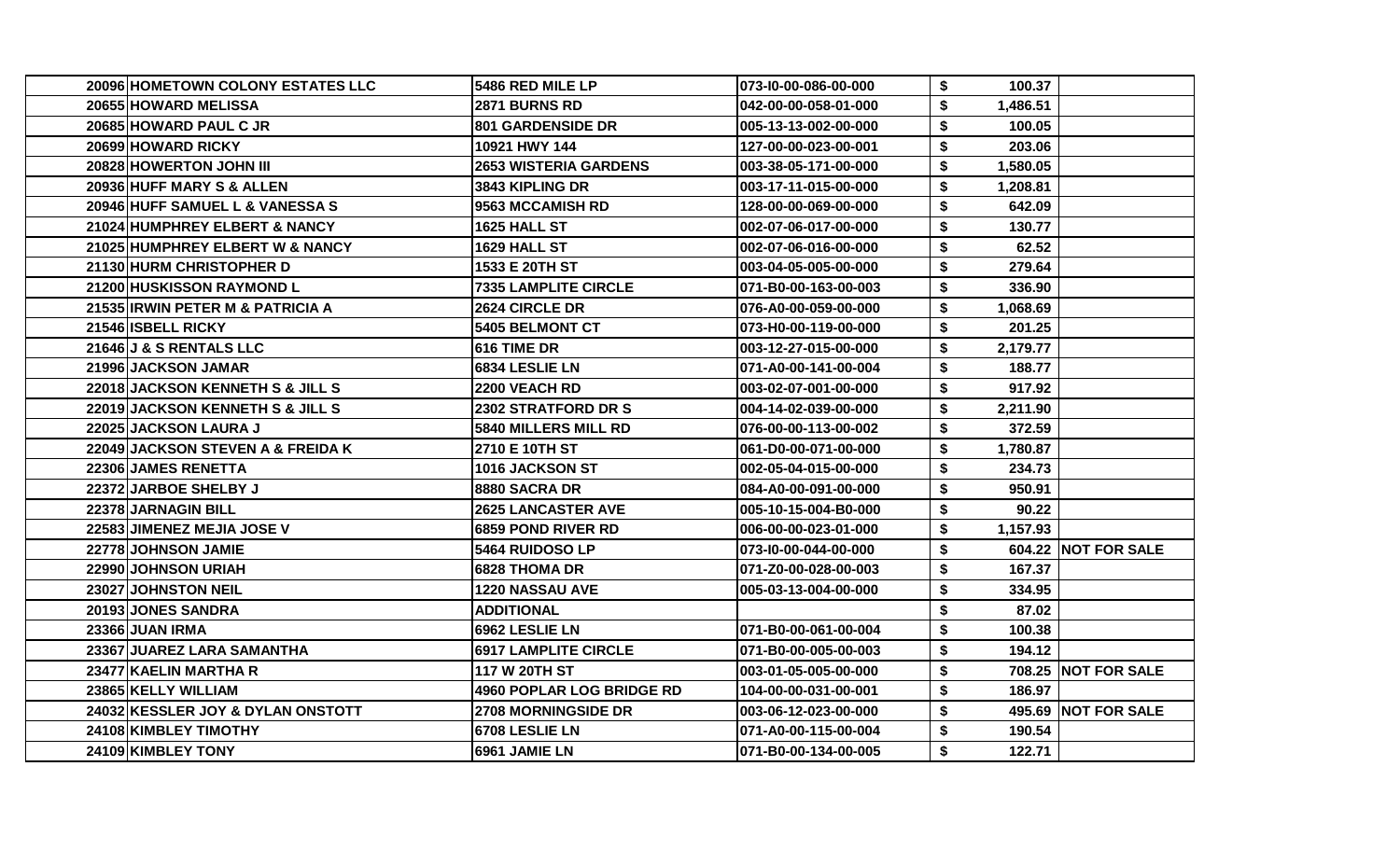| 24366 KITTERMAN SANDRA             | <b>6769 LAMPLITE CIRCLE</b> | 071-A0-00-014-00-007 | \$ | 95.97     |                     |
|------------------------------------|-----------------------------|----------------------|----|-----------|---------------------|
| 24494 KNOTT JAMES L & BRENDA M     | 7631 STEVENS SCHOOL RD      | 123-00-00-049-07-000 | \$ | 1,579.17  |                     |
| 24566 KNUTSON ELIZABETH            | 6556 HWY 231                | 077-Z0-00-030-00-003 | S  | 87.02     |                     |
| 24576 KOGER CHARLES D & DELILAH G  | 814 W 7TH ST                | 005-04-08-012-00-000 | \$ | 74.82     |                     |
| 24877 KULKA KRISTINE S & BENJAMIN  | <b>3916 LOCUST HILL DR</b>  | 074-C0-00-025-00-000 | \$ | 2,907.11  |                     |
| 24923 L & R LOGISTICS LLC          | 7630 ICELAND RD             | 085-00-00-043-05-000 | \$ | 136.06    |                     |
| 24948 L C M RENTAL PROPERTIES LLC  | 3802 LEGACY RUN             | 004-26-01-017-00-000 | \$ | 12,960.37 |                     |
| 25622 LAYMAN BRIAN J & JACKIE L    | 9900 HWY 815                | 025-00-00-015-00-001 | \$ | 979.45    |                     |
| 25704 LEAK GEORGE ALLEN JR         | <b>110 DUBLIN LN</b>        | 006-08-02-007-00-000 | \$ | 229.81    |                     |
| 25897 LEMASTER KATHRYN &           | <b>2669 VICTORY CT E</b>    | 003-13-09-018-00-000 | \$ | 328.84    |                     |
| 25996 LEWIS KAREN                  | <b>6835 LAMPLITE CIRCLE</b> | 071-A0-00-026-00-002 | \$ | 95.97     |                     |
| 26133 LINDSAY CRYSTAL S            | 702 JACKSON ST              | 001-07-13-002-00-000 | \$ | 74.82     |                     |
| 26151 LINDSEY HERMAN E             | 904 ELSMERE ST              | 002-05-06-002-00-000 | S  | 130.17    |                     |
| 26158 LINDSEY KARL                 | <b>1907 ALEXANDER AVE</b>   | 003-05-07-016-00-000 | \$ | 93.27     |                     |
| <b>26185 LING ANTHONY WAYNE</b>    | <b>2033 ARLINGTON PK DR</b> | 073-H0-00-127-00-000 | \$ | 417.25    |                     |
| 26190 LING JOSEPH M                | 2000 W 3RD ST               | 006-07-03-022-00-000 | \$ | 283.31    |                     |
| 26374 LONEY DAVID                  | 6780 LESLIE LN              | 071-A0-00-132-00-003 | \$ | 167.37    |                     |
| 26415 LORD TRACY                   | 418 REID RD                 | 073-Z0-00-116-00-002 | \$ | 277.97    |                     |
| <b>26476 LOWE CHRISTINE THOMAS</b> | <b>2020 YORK DR</b>         | 004-14-04-002-00-000 | \$ |           | 870.96 NOT FOR SALE |
| 26625 LYNCH RONALD E & TAMMY M     | 801 E 21ST ST               | 003-03-11-009-00-000 | \$ | 267.91    |                     |
| 26666 LYONS TROY                   | 6977 LESLIE LN              | 071-B0-00-056-00-001 | \$ | 211.95    |                     |
| 27319 MARTIN JOHN W II &           | 1718 BLUFF AVE              | 002-07-08-014-00-000 | \$ | 284.53    |                     |
| 27465 MASON RONALD M & NAKITA L    | 1120 WERNER AVE             | 005-09-07-007-00-000 | S  | 368.16    |                     |
| 27804 MATTINGLY NEIL               | 7732 HWY 500                | 007-00-00-002-00-002 | \$ | 354.75    |                     |
| 27951 MAYA ALBERTO                 | 6931 KRIS AVE               | 071-B0-00-081-00-005 | S  | 101.30    |                     |
| <b>28205IMCCARTY DULCIE</b>        | 730 WALNUT ST               | 005-04-07-007-00-000 | \$ | 117.87    |                     |
| 28274 MCCLAIN CATHERINE            | 6924 LEAH LN                | 071-B0-00-209-00-003 | \$ | 229.82    |                     |
| 28275 MCCLAIN CATHERINE            | 6700 LESLIE LN              | 071-A0-00-113-00-004 | \$ | 160.21    |                     |
| 28291 MCCLURE CYNTHIA              | 1035 W 8TH ST               | 005-04-10-012-A0-000 | \$ | 381.69    |                     |
| 28341 MCCORMICK MICHAEL            | 6556 HWY 231                | 077-Z0-00-025-00-002 | \$ | 185.15    |                     |
| 28444 MCDANIEL LARRY B & BRENDA    | 8679 JACK HINTON RD         | 120-00-00-041-00-000 | \$ | 445.79    |                     |
| 28563 MCFADDEN ERIC L              | <b>171 BOOTH FIELD RD</b>   | 037-A0-00-036-00-000 | \$ | 4,035.14  |                     |
| 28946 MEADOWS DAVID E              | <b>114 SYCAMORE ST</b>      | 006-04-10-006-00-000 | \$ | 111.72    |                     |
| 29018 MEISSNER WILLIAM             | <b>1706 ALEXANDER AVE</b>   | 002-08-09-002-00-000 | \$ | 228.57    |                     |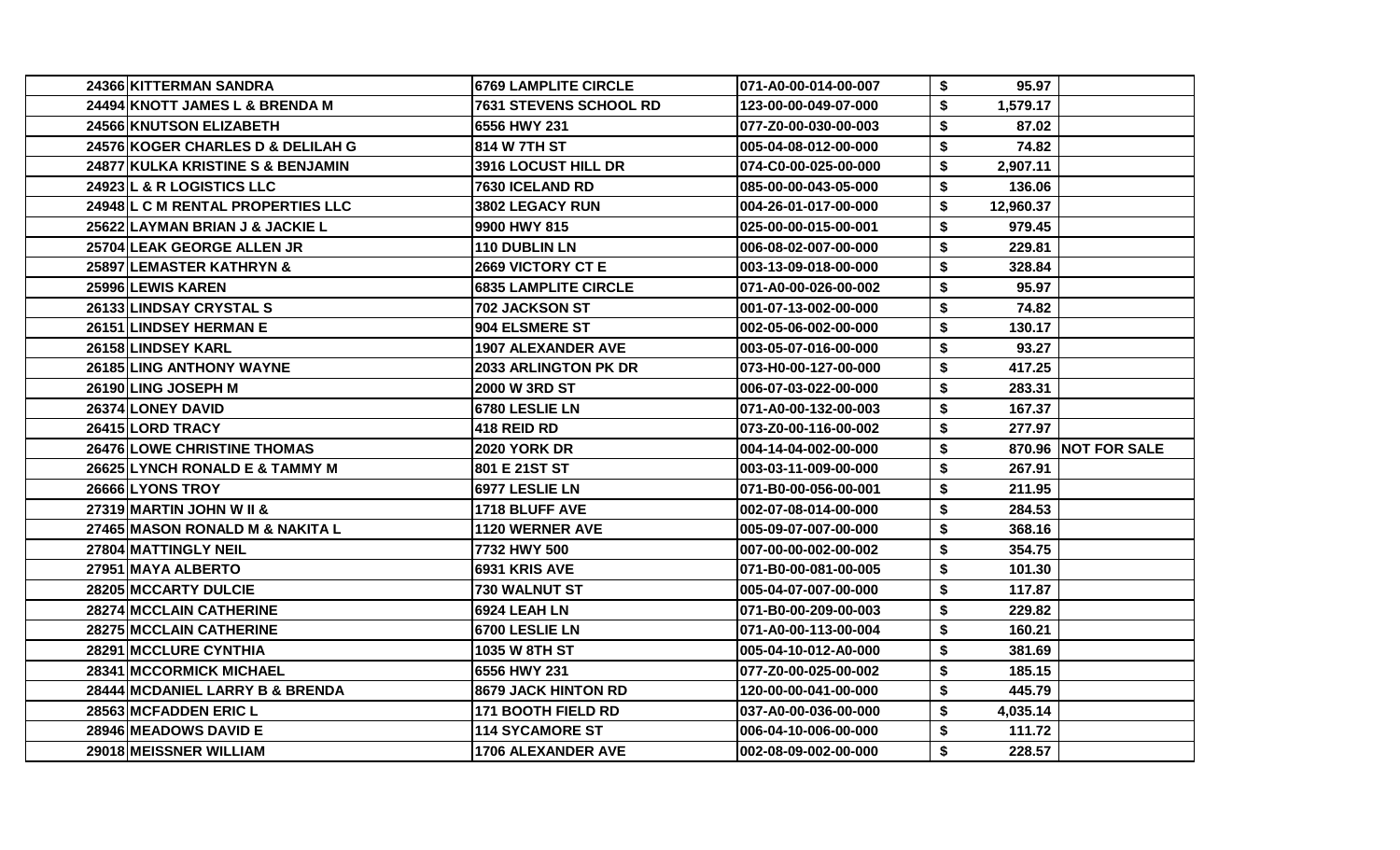| 29090 MERCER CASEY W                | 6303 HWY 762                   | 090-00-00-109-00-000 | \$<br>127.18   |                       |
|-------------------------------------|--------------------------------|----------------------|----------------|-----------------------|
| 29122 MEREDITH DEBBIE               | <b>231 CHESTNUT GROVE RD N</b> | 106-00-00-036-00-000 | \$<br>5,263.12 |                       |
| 29354 MILES JAMIE                   | 418 REID RD                    | 073-Z0-00-117-00-002 | \$<br>156.63   |                       |
| 29378 MILES VICKI L                 | 3212 PLEASANT VALLEY RD        | 074-00-00-081-00-000 | \$<br>2,625.11 |                       |
| 29422 MILLAY GREGORY ALLEN          | 1590 FOGLE RD                  | 012-00-00-016-00-000 | \$<br>506.45   |                       |
| 29434 MILLAY JONATHAN T             | <b>524 MAPLE HEIGHTS</b>       | 062-A0-00-077-00-000 | \$<br>854.50   |                       |
| 29483 MILLAY RONALD SCOTT           | <b>4813 GRANDVIEW DR</b>       | 073-B0-00-096-00-000 | \$<br>1,920.05 |                       |
| 29555 MILLER EUGENE G & KANDIES K   | 923 MCGILL ST                  | 005-09-03-023-00-000 | \$<br>68.68    |                       |
| 29566 MILLER GARY E & KANDIES K     | 1629 W 9TH ST                  | 005-09-03-021-C0-000 | \$<br>243.34   |                       |
| 29567 MILLER GARY E & KANDIES K     | 925 MCGILL ST                  | 005-09-03-022-00-000 | \$<br>68.68    |                       |
| 29568 MILLER GARY E & KANDIES K     | <b>1627 W 9TH ST</b>           | 005-09-03-021-B0-000 | \$<br>87.13    |                       |
| 29569 MILLER GARY E & KANDIES K     | 919 MCGILL ST                  | 005-09-03-025-00-000 | \$<br>68.68    |                       |
| 29571 MILLER GEORGE K & JUNE TRUST  | 2700 CRAVENS AVE               | 005-13-13-001-00-000 | \$<br>570.50   |                       |
| 29643 MILLER MARTHA J ET AL         | <b>5668 PLEASANT PT RD</b>     | 101-00-00-114-00-000 | \$<br>742.04   |                       |
| 29958 MITCHELL BRUCE & GINA         | 6556 HWY 231                   | 077-Z0-00-006-00-001 | \$<br>106.62   |                       |
| 30177 MONTI MICHAEL ANTHONY & BETTE | 7082 HWY 815                   | 015-A0-00-042-B0-000 | \$<br>545.74   |                       |
| 30188 MOODY JOYCE G                 | <b>1911 ALEXANDER AVE</b>      | 003-05-07-015-00-000 | \$<br>320.82   |                       |
| 30222 MOORE ELIZABETH               | <b>7339 LAMPLITE CIRCLE</b>    | 071-B0-00-123-00-005 | \$<br>229.82   |                       |
| <b>30318IMOORMAN SALLYE F</b>       | <b>2519 W 8TH ST</b>           | 005-10-11-005-00-000 | \$             | 350.96 NOT FOR SALE   |
| 30336 MOREDOCK EDGAR ET AL          | 2431 W 9TH ST                  | 005-10-01-006-00-000 | \$<br>229.17   |                       |
| 30345 MORGAN ANDREW & MELISSA       | 10081 HWY 405                  | 084-A0-00-064-00-000 | \$<br>622.48   |                       |
| 30484 MORRIS KRISINDA               | 418 REID RD                    | 073-Z0-00-006-00-005 | \$<br>95.97    |                       |
| 30550 MORRISON MARY SUSAN           | 3609 IDLE HOUR CT              | 074-Q0-00-224-01-000 | \$<br>2,578.40 |                       |
| 30603 MOSELEY GORDON                | <b>418 REID RD</b>             | 073-Z0-00-022-00-001 | \$<br>101.30   |                       |
| 30986 MURPHY SHARON M               | <b>6471 LITTLE HICKORY RD</b>  | 113-00-00-054-01-000 | \$<br>965.17   |                       |
| 31053 MYERS JACK ENTERPRISES INC    | 521 PARRISH AVE E              | 002-04-06-008-00-000 | \$<br>341.12   |                       |
| 31058 MYERS KURT                    | 7184 HWY 762                   | 103-00-00-006-00-003 | \$<br>767.05   |                       |
| 31467 NEWTON CHARLES                | 2710 W 4TH ST                  | 006-12-02-032-00-000 | \$             | 336.22 NOT FOR SALE   |
| 31496 NEWTON WILLIAM & MISTY        | <b>418 REID RD</b>             | 073-Z0-00-060-00-003 | \$<br>247.65   |                       |
| 31547 NICOLAS WILLIAM C & ANGELA D  | 7416 FRENCH ISLAND RD          | 019-A0-00-007-00-000 | \$<br>256.54   |                       |
| 31585 NOBLE MICHAEL G & CHRISTINA D | <b>367 CHESTNUT GROVE RD N</b> | 096-00-00-062-00-000 | \$<br>1,016.95 |                       |
| 32245100ST MATTHEW J                | 3018 YOSEMITE DR               | 006-14-06-042-00-000 | \$             | 1,519.37 NOT FOR SALE |
| 32246 OOST MICHAEL D                | 2749 W 9TH ST                  | 005-13-09-008-00-000 | \$<br>563.69   |                       |
| 32281 ORTIZ MAURILIO                | 6756 LESLIE LN                 | 071-A0-00-126-00-003 | \$<br>131.66   |                       |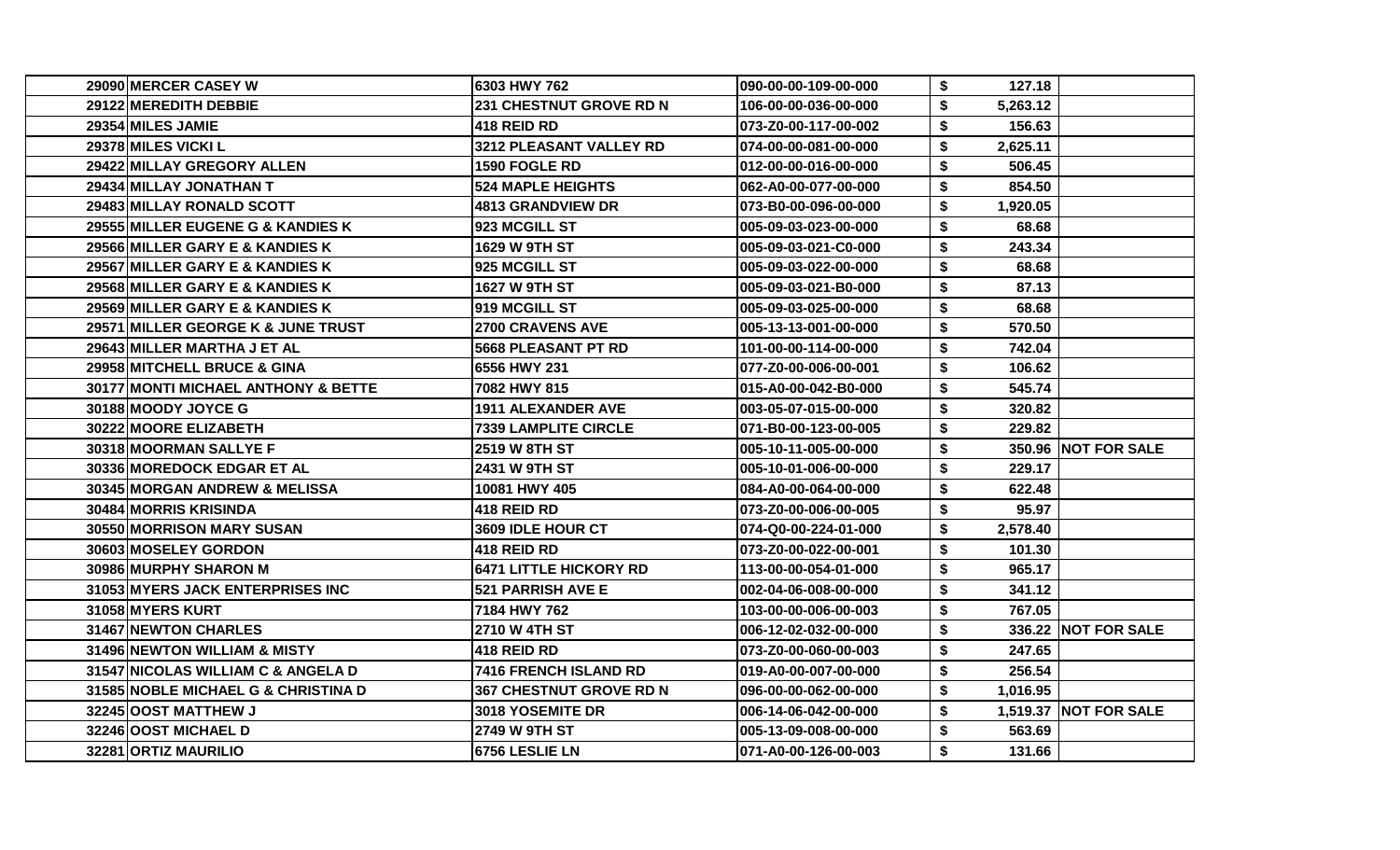| 32297 OSBORNE CHRISTOPHER             | <b>418 REID RD</b>             | l073-Z0-00-043-00-001 | \$<br>253.04   |                              |
|---------------------------------------|--------------------------------|-----------------------|----------------|------------------------------|
| 32322 OSBORNE REGINALD O              | 1017 W 8TH ST                  | 005-04-10-010-00-000  | \$<br>109.89   |                              |
| 32471 OWENS JOANNA M                  | 5516 MILLERS MILL RD           | 076-00-00-111-00-000  | \$<br>452.96   |                              |
| 32809 PADGETT EVERETT E               | 7543 HWY 2830                  | 085-00-00-032-00-000  | \$<br>1,159.72 |                              |
| 32810 PADGETT JAMES E                 | 7173 HWY 231                   | 077-00-00-070-00-000  | \$<br>1,099.00 |                              |
| 32856 PALMER RONALD & STACEY          | <b>1627 PAYNE AVE</b>          | 001-09-02-014-00-000  | \$<br>342.96   |                              |
| 32872 PANNETT CHARLES W               | 6748 LESLIE LN                 | 071-A0-00-124-00-002  | \$<br>1,140.07 |                              |
| 33017 PAST & PRESENT LLC              | <b>TRIPLETT ST</b>             | 003-02-04-003-A0-000  | \$<br>652.89   |                              |
| 33349 PAYNE ALLEN                     | 306 E 5TH ST                   | 001-04-01-028-00-000  | \$<br>148.64   |                              |
| 33402 PAYNE CHARLES B & MARGARET M    | <b>110 ORCHARD ST</b>          | 006-05-02-002-00-000  | \$<br>99.44    |                              |
| <b>33516 PAYNE GLADYS</b>             | 418 REID RD                    | 073-Z0-00-053-00-001  | 95.97<br>\$    |                              |
| <b>33517IPAYNE GLADYS</b>             | 418 REID RD                    | 073-Z0-00-111-00-002  | \$<br>103.12   |                              |
| 33663 PAYNE MARY E                    | <b>2527 CHRISTIE PL</b>        | 004-12-08-034-00-000  | \$<br>543.43   |                              |
| 33712 PAYNE RANDY & MELINDA           | <b>10651 KELLY CEMETERY RD</b> | 096-00-00-081-02-001  | \$<br>124.51   |                              |
| 33768 PAYNE STEVE R & KAREN           | 8122 HWY 231                   | 092-00-00-002-00-000  | \$<br>305.65   |                              |
| 33999 PENDLETON ROBERT F JR           | 624 JACKSON ST                 | 001-07-06-005-00-000  | \$<br>276.54   |                              |
| 34072 PERRY JAMES SYLVESTER JR        | 9249 KELLY CEMETERY RD         | 084-A0-00-037-00-000  | \$             | <b>692.45   NOT FOR SALE</b> |
| 34131 PETTREY TRACY                   | <b>2229 MCCONNELL AVE</b>      | 003-06-04-003-00-000  | \$<br>379.22   |                              |
| 34253 PHILLIPS JOSEPH V               | <b>2620 LANCASTER AVE</b>      | 005-10-15-049-00-000  | \$<br>190.44   |                              |
| 34416 PIPER DELORES J                 | 3328 E 10TH ST                 | 061-C0-00-049-00-000  | \$<br>726.01   |                              |
| 34595 PORTER AMANDA GIBSON            | 725 HATHAWAY ST                | 001-07-11-009-00-000  | S.             | 87.13 NOT FOR SALE           |
| 34604 PORTER CHARLES E & LINDA K      | 5031 WINDY HOLLOW RD           | 033-00-00-010-00-000  | \$             | 252.10 NOT FOR SALE          |
| 34968 PREZA GERARDO                   | 6764 LESLIE LN                 | 071-A0-00-128-00-003  | \$<br>176.27   |                              |
| 35050 PROCTOR DOROTHY                 | <b>418 REID RD</b>             | l073-Z0-00-097-00-001 | \$<br>87.02    |                              |
| 35234 PYTLIK RICHARD                  | 910 MCGILL ST                  | 005-09-04-003-00-000  | \$<br>156.01   |                              |
| <b>35822 RAY ED</b>                   | <b>1605 NORRIS AVE</b>         | 002-08-04-017-00-000  | \$<br>250.12   |                              |
| 35917 RECOMMENDED MANAGEMENT LLC      | 6340 WATERFIELD DR             | 086-A0-00-001-00-000  | \$<br>252.10   |                              |
| 35918 RECOMMENDED MANAGEMENT LLC      | <b>6330 WATERFIELD DR</b>      | 086-A0-00-001-C0-000  | \$<br>252.10   |                              |
| 35919 RECOMMENDED MANAGEMENT LLC      | <b>6320 WATERFIELD DR</b>      | 086-A0-00-001-D0-000  | \$<br>252.10   |                              |
| 35921 RECOMMENDED MANAGEMENT TEAM LLC | <b>HWY 405</b>                 | 086-A0-00-001-A0-000  | \$<br>448.46   |                              |
| 36199 RENFROW WILLIAM SR & GERALDINE  | <b>803 POINDEXTER ST</b>       | 005-09-02-016-00-000  | \$<br>75.43    |                              |
| 36232 REVLETT AMBER                   | 7077 LAMPLITE CIRCLE           | 071-B0-00-140-00-004  | \$<br>122.71   |                              |
| 36265 REYNOLDS CHARLES A              | <b>1540 FREDERICA ST</b>       | 004-01-08-005-00-000  | \$<br>1,269.11 |                              |
| 36266 REYNOLDS CHARLES H              | <b>HWY 231</b>                 | 092-00-00-015-00-000  | \$<br>366.95   |                              |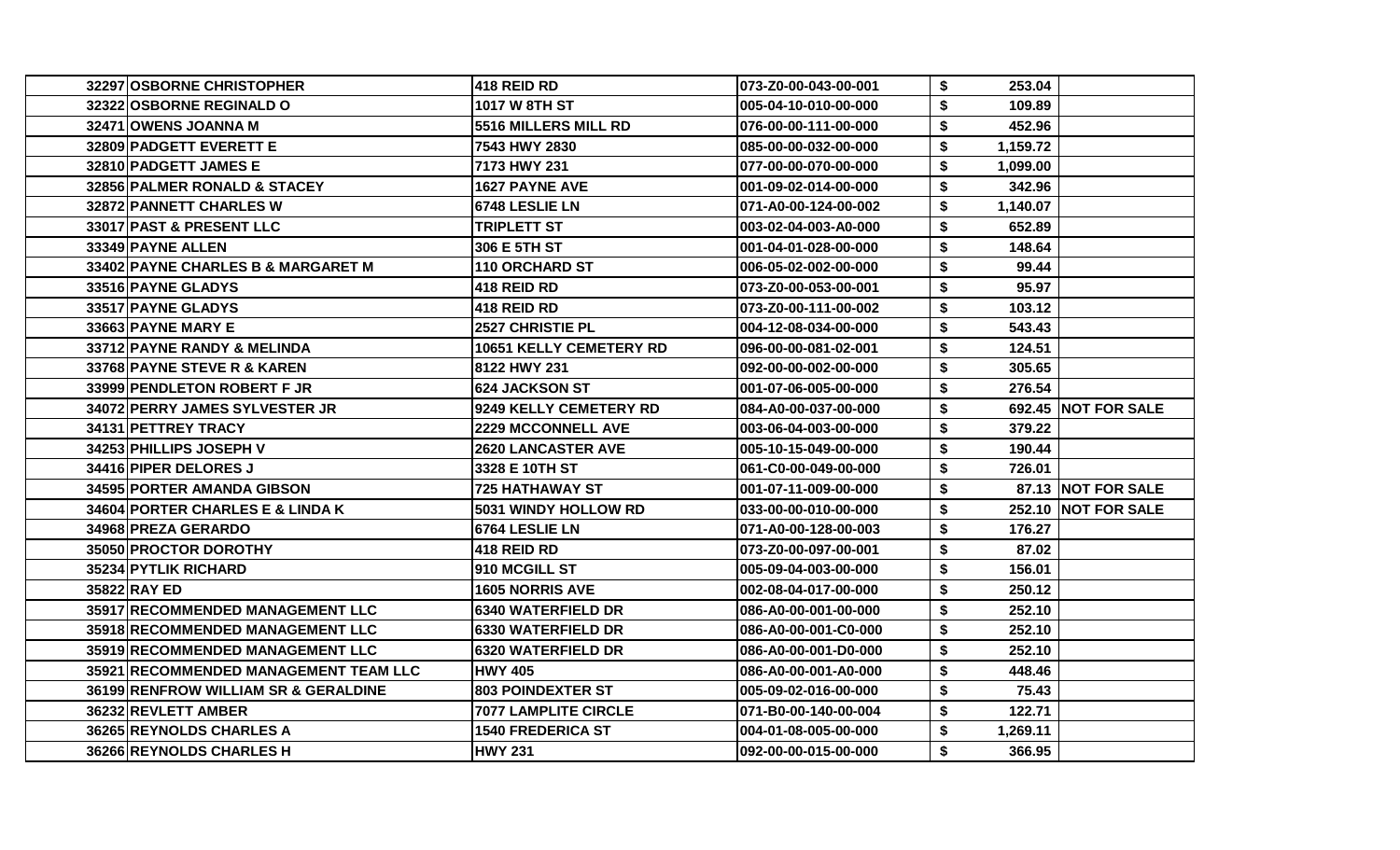| 36267 REYNOLDS CHARLES H               | <b>HWY 231</b>                | 1092-00-00-023-00-000 | \$<br>704.89   |                       |
|----------------------------------------|-------------------------------|-----------------------|----------------|-----------------------|
| 36271 REYNOLDS DARLENE JOY             | <b>1909 REID RD</b>           | l073-F0-00-003-00-000 | \$<br>481.49   |                       |
| 36279 REYNOLDS J W & GLADYS            | 1435 W 9TH ST                 | 005-06-01-007-00-000  | \$<br>87.13    |                       |
| 36295 REYNOLDS MARVIN E JR & KAREN A   | 708 DEER TRAIL                | 1006-14-13-005-00-000 | \$             | 1,553.31 NOT FOR SALE |
| 36314 REYNOLDS WILLIAM C & CHARLES H   | 9000 HWY 231                  | 092-00-00-016-00-000  | \$<br>394.91   |                       |
| 36429 RHODES TAMMY L & STEVE           | 6755 AULL RD                  | 120-00-00-017-00-002  | \$<br>502.91   |                       |
| 36488 RICHARDS CATALINA                | <b>RED HILL MAXWELL RD</b>    | 092-00-00-006-00-000  | \$<br>127.18   |                       |
| 36500 RICHARDS LOUVENIA DOROTHEA       | 612 HALL ST                   | 1001-07-07-003-00-000 | \$<br>152.91   |                       |
| 36501 RICHARDS LOVENIA D               | 614 HALL ST                   | 001-07-07-004-00-000  | \$<br>68.68    |                       |
| 36564 RICHMOND E W                     | <b>WRIGHTS LANDING RD</b>     | 086-A0-00-004-A0-000  | \$<br>394.91   |                       |
| 36575 RICKARD JACOB R                  | <b>418 REID RD</b>            | l073-Z0-00-126-00-007 | \$<br>158.41   |                       |
| 36609 RIDINGS MARY L                   | 1532 HERR AVE                 | 006-05-07-015-00-000  | \$<br>121.56   |                       |
| 36616 RIGGS ANGELA MARIE               | <b>1736 MCCULLOCH AVE</b>     | 001-09-11-019-00-000  | \$<br>431.51   |                       |
| 36624 RIGGS TINA                       | <b>140 ST ANTHONY RD</b>      | 057-Z0-00-018-00-001  | \$<br>131.66   |                       |
| 36638 RILEY BRAD                       | <b>731 HARMONS FERRY RD W</b> | 059-00-00-067-00-002  | \$<br>381.56   |                       |
| 36643 RILEY DON & CHERI &              | 10073 HWY 405                 | 084-A0-00-063-00-000  | \$<br>2,027.14 |                       |
| 36734 RINEY THOMAS K                   | 717 HILL AVE                  | 004-04-03-006-00-000  | \$<br>824.48   |                       |
| 36875 ROACH WILLIAM T & BETTY J        | 727 STONE ST                  | 001-08-06-018-00-000  | \$<br>283.91   |                       |
| 36961 ROBERTS CAROL L                  | <b>3203 RIDGEWOOD ST</b>      | 006-13-09-022-00-000  | \$<br>93.27    |                       |
| 37041 ROBERTS JAMIE                    | <b>2630 LANCASTER AVE</b>     | 005-10-15-007-A0-000  | \$<br>358.33   |                       |
| 37144 ROBERTS MISTY D & ROBERT L DODDS | <b>2514 PARDON AVE</b>        | 006-10-06-020-00-003  | \$<br>111.72   |                       |
| 37189 ROBERTS THOMAS R & BONNIE        | 8770 HWY 54                   | 113-00-00-104-01-000  | \$<br>647.47   |                       |
| 37281 ROBINSON HUBERT T JR & DAVITA L  | 3010 CRAVENS AVE              | 005-13-01-001-00-000  | \$<br>480.71   |                       |
| 37432 RODRIQUEZ ALICIA                 | <b>6804 LAMPLITE CIRCLE</b>   | l071-A0-00-056-00-006 | \$<br>113.76   |                       |
| 37445 ROGERS CAROLYN                   | 6830 LESLIE LN                | 071-A0-00-140-00-004  | \$<br>194.12   |                       |
| 37716 RUDISELL BRIAN                   | 7848 HWY 2830                 | 085-00-00-009-00-003  | \$<br>533.24   |                       |
| 37830 RUSSELL DANIEL LYNN              | <b>2450 SOUTH HAMPTON RD</b>  | 1087-00-00-051-00-000 | \$<br>3,010.62 |                       |
| 38021 SADDLER SHAUNA                   | 4334 LANDSDOWNE N             | 003-25-03-021-00-000  | \$<br>1,915.60 |                       |
| 38043 SALAZAR HOMERO                   | 418 REID RD                   | 073-Z0-00-122-00-004  | \$<br>194.12   |                       |
| 38109 SAMS CHARLES & CAROLYN           | 418 REID RD                   | l073-Z0-00-093-00-003 | \$<br>87.02    |                       |
| 38171 SANDERS CHARLES ROBERT & VIOLA M | 972 BROWNS VALLEY RED HILL RD | 1058-00-00-146-00-000 | \$<br>2,632.23 |                       |
| 38247 SANTIAGO JESUS & CECILLIA SANTOS | 1543 E 19TH ST                | 1003-04-06-016-00-000 | \$<br>197.81   |                       |
| 38249 SANTOS JESENNIA                  | 418 REID RD                   | 073-Z0-00-114-00-002  | \$<br>361.89   |                       |
| 38749 SERR ALICE B FAMILY TRUST &      | <b>88 BOOTH FIELD RD</b>      | 1038-00-00-013-06-000 | \$<br>100.37   |                       |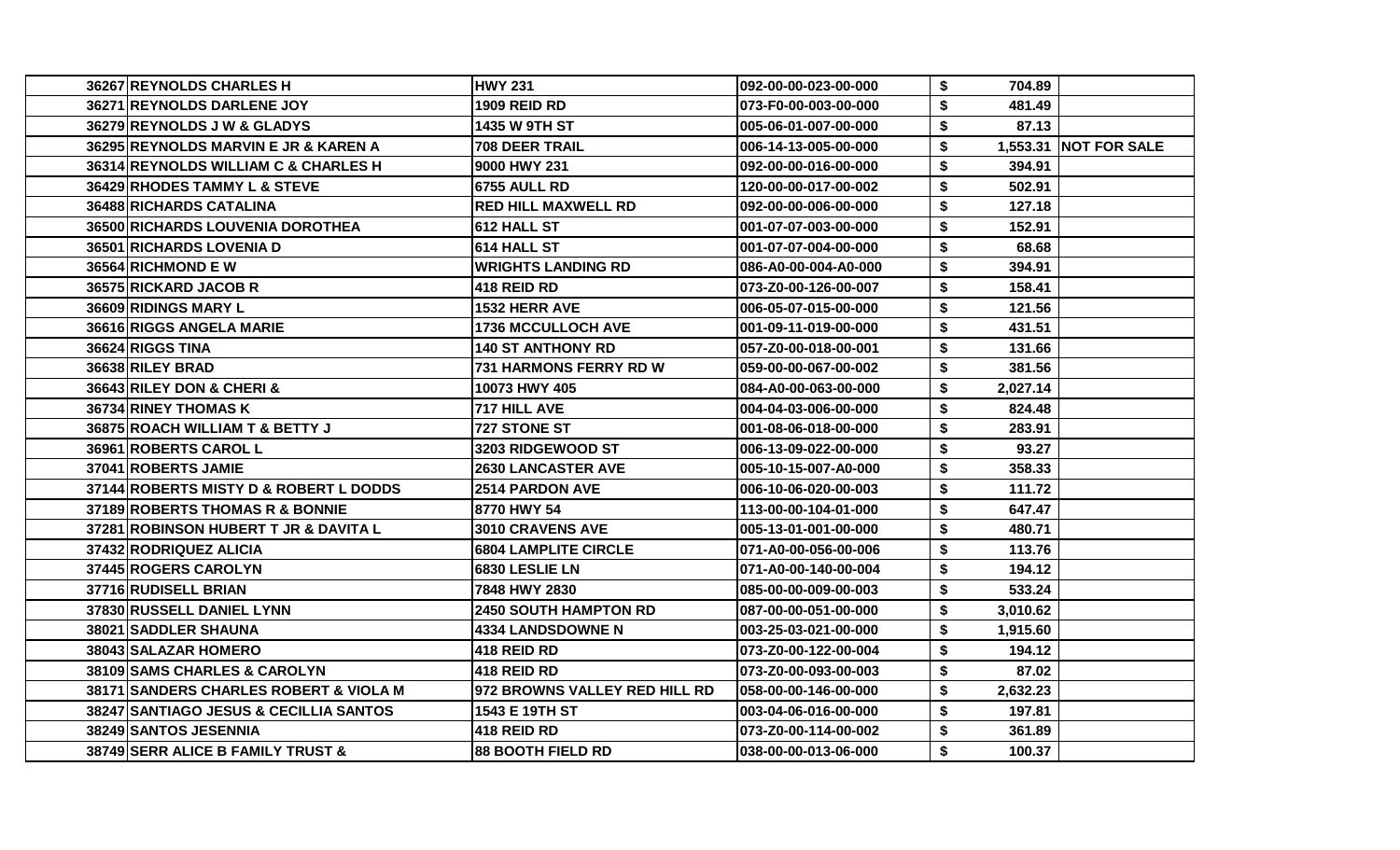| 38795 SETTLES MARTIN E JR & LAUREN        | <b>820 PARRISH AVE W</b>       | 004-06-02-042-00-000 | \$ | 954.24   |                              |
|-------------------------------------------|--------------------------------|----------------------|----|----------|------------------------------|
| 38796 SETTLES MARTIN E JR & LAUREN E      | <b>1112 CARTER RD</b>          | 005-13-05-001-00-000 | \$ | 3,513.03 |                              |
| 38797 SETTLES MARTIN E JR & LAUREN E      | 1136 CARTER RD                 | 005-13-05-001-F0-000 | S. | 1,114.20 |                              |
| 38798 SETTLES MARTIN E JR & LAUREN E      | <b>1124 CARTER RD</b>          | 005-13-05-001-G0-000 | \$ | 930.37   |                              |
| <b>38833ISHADRICK ERNEST &amp; MAGGIE</b> | <b>2027 HUGHES AVE</b>         | 001-09-12-001-00-000 | \$ | 216.42   |                              |
| <b>38891 SHARP VIRGIE GILBERT</b>         | <b>3261 MAJESTIC PRINCE DR</b> | 074-E0-00-240-A0-000 | \$ | 597.49   |                              |
| 39011 SHELTON REGINALD                    | 7145 HWY 231                   | 077-A0-00-002-D0-000 | \$ | 515.39   |                              |
| 39204 SHOWN ASHLEY                        | 6873 LESLIE LN                 | 071-A0-00-075-00-003 | \$ | 211.95   |                              |
| 39552 SINNETT JAMES & JANICE              | 7034 HWY 815                   | 015-A0-00-038-00-000 | \$ | 238.75   |                              |
| 39553 SINNETT JAMES JANICE & EMMA         | <b>HWY 815</b>                 | 015-A0-00-039-00-000 | \$ | 180.72   |                              |
| 39556 SINNETT MARY ELIZABETH              | <b>1000 JACKSON ST</b>         | 002-05-04-010-00-000 | \$ | 65.63    |                              |
| 39567 SIPLA MICHAEL                       | 3994 HWY 142                   | 089-00-00-044-00-002 | \$ | 933.04   |                              |
| 39732 SMITH ADRIAN OWEN                   | <b>252 TREMONT DR</b>          | 003-09-14-015-00-000 | S  | 431.51   |                              |
| 39923 SMITH JUNIUS K                      | <b>1617 OHIO ST</b>            | 006-09-02-007-00-000 | \$ | 387.25   |                              |
| 39939 SMITH M DOUGLAS                     | <b>7103 JOE HAYNES RD</b>      | 121-00-00-010-06-000 | \$ | 452.96   |                              |
| 40110 SNELSON JESSIE OLIVER               | <b>GOBLER FORD RD</b>          | 107-00-00-033-00-000 | \$ | 120.62   |                              |
| 40112 SNIDER KENNETH E                    | <b>1701 LEITCHFIELD RD</b>     | 002-08-03-008-00-000 | \$ |          | 991.05 NOT FOR SALE          |
| 40145 SNYDER MELLISSA                     | <b>6871 LAMPLITE CIRCLE</b>    | 071-A0-00-035-00-003 | \$ | 176.27   |                              |
| 40146 SNYDER MICHAEL G                    | <b>627 DAVIESS ST</b>          | 001-03-04-019-00-000 | \$ | 437.04   |                              |
| 40483 SPURRIER STEVE                      | <b>8931 AUBREY RD</b>          | 084-00-00-057-00-000 | \$ |          | 758.13 NOT FOR SALE          |
| 40507 STACY BRANDON                       | <b>4351 GREENBACK RD</b>       | 034-00-00-039-00-002 | \$ | 1,336.43 |                              |
| 40539 STALLINGS FRANCIS & DEBORAH         | <b>1306 DAVIESS ST</b>         | 002-01-10-003-00-000 | \$ | 406.30   |                              |
| 40580 STAMPER EDDIE L & JUDY              | 760 ASHLAND AVE                | 038-E0-00-022-00-000 | S. | 1,925.44 |                              |
| 40862 STERLING SCOTT T                    | 416 CEDAR ST                   | 006-02-07-005-00-000 | \$ | 191.69   |                              |
| 40917 STEWART CHARLES R & PAULA H         | <b>802 POINDEXTER ST</b>       | 005-09-01-001-00-000 | \$ | 192.90   |                              |
| 40926 STEWART EDWARD R ESTATE             | 390 HWY 140 W                  | 059-A0-00-042-00-000 | \$ | 171.76   |                              |
| 41021 STINNETT MARY LOU                   | 3207 JEFFERSON ST              | 003-10-05-016-00-000 | \$ | 387.87   |                              |
| 41472 SUNN WILLIAM LOGAN                  | 109 W 19TH ST                  | 003-01-01-004-00-000 | \$ |          | 571.10 NOT FOR SALE          |
| 41508 SUTHERLAND JAMES JR & AMANDA M      | <b>4920 CAMBRIDGE DR</b>       | 073-F0-00-046-00-000 | \$ |          | <b>1,247.18 NOT FOR SALE</b> |
| <b>41525 SUTTON CHARLES R</b>             | 2920 CHOCTAW DR                | 004-12-22-009-00-000 | \$ | 658.46   |                              |
| 41590 SWEENEY JOHN M & WANDA M            | <b>4925 GRAHAM LN</b>          | 073-B0-00-017-00-000 | \$ | 966.97   |                              |
| 41826 TAPP MAKAYLA ERIN NICOLE            | <b>29 PLUM ST</b>              | 006-04-02-015-00-000 | \$ | 312.21   |                              |
| 41929 TAYLOR FRONA                        | 6920 KRIS AVE                  | 071-B0-00-116-00-005 | S. | 137.00   |                              |
| 42058 TAYLOR TAMMY                        | 418 REID RD                    | 073-Z0-00-059-00-004 | \$ | 115.58   |                              |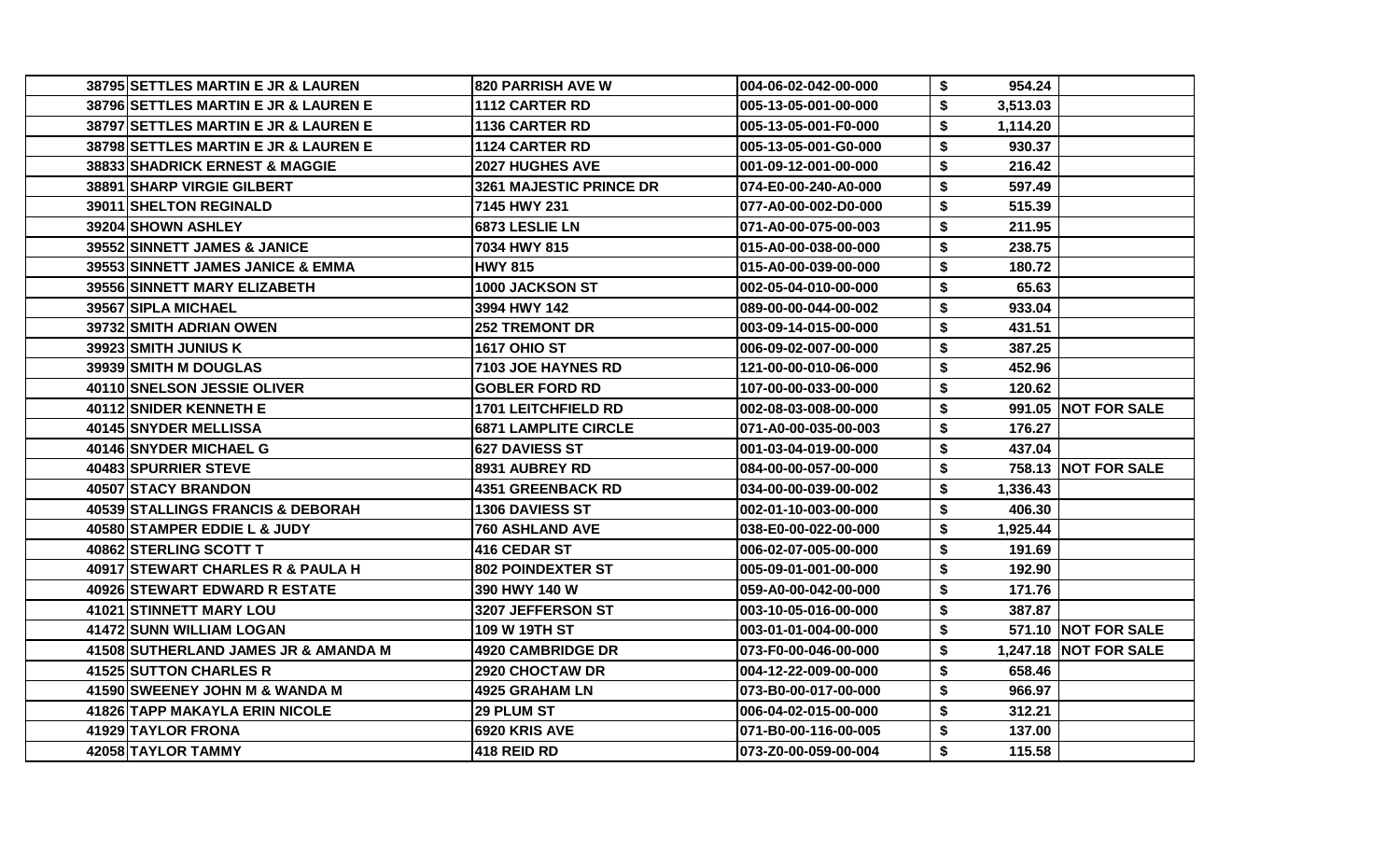| 42239 THE PACIFIC WEST GROUP INC         | 209 HWY 140 W               | 059-A0-00-015-00-000  | \$<br>216.42   |                       |
|------------------------------------------|-----------------------------|-----------------------|----------------|-----------------------|
| 42449 THOMPSON ADAM                      | 512 E 7TH ST                | 001-04-10-033-00-000  | \$<br>444.42   |                       |
| 42850 THOMSON MARVIN J & DORIS A         | 3014 HWY 142                | 090-00-00-112-00-000  | \$<br>510.04   |                       |
| 43104 TOMAS MAGDALENA                    | 4040 PARK DR                | 041-Z0-00-014-00-003  | \$<br>106.62   |                       |
| 43175 TOOTERS LAWN MOWERS PARTS & REPAIR | 3210 JEFFERSON ST           | 003-10-02-024-00-000  | \$<br>643.69   |                       |
| 43402 TRIFECTA LLC                       | 1906 W 5TH ST               | 005-11-06-018-00-000  | \$<br>130.17   |                       |
| <b>43727 TURNER VICKI L</b>              | 102 WARWICK DR W            | 003-12-06-029-00-000  | \$<br>422.90   |                       |
| 43829 UNKNOWN                            | <b>CONWAY AVE</b>           | 005-09-06-002-00-000  | \$<br>62.52    |                       |
| 44096 VELASCO OTILIO HERNANDEZ           | 6783 LESLIE LN              | 071-A0-00-094-00-004  | \$<br>113.76   |                       |
| 44158 VICKERS AUSTIN                     | <b>6936 LAMPLITE CIRCLE</b> | 071-B0-00-035-00-003  | \$<br>113.76   |                       |
| 44562 WALTON ANDREW C                    | <b>6420 OLD STATE RD</b>    | 102-00-00-066-00-004  | \$<br>95.97    |                       |
| <b>44711 WARNER MICHELLE</b>             | <b>I6861 LESLIE LN</b>      | 071-A0-00-078-00-005  | \$<br>140.57   |                       |
| 44869 WATHEN JOHN & ANGELA               | 8159 CRISP RD               | 122-00-00-067-01-001  | \$<br>586.79   |                       |
| 44931 WATKINS KEITH                      | 1625 POPLAR ST              | 005-04-05-022-00-000  | \$<br>136.93   |                       |
| 44934 WATKINS LAURA E                    | <b>2523 W 8TH ST</b>        | 005-10-11-006-00-000  | \$             | 326.37 NOT FOR SALE   |
| 44951 WATSON BRENDA JUNE &               | <b>2004 MCCULLOCH AVE</b>   | 062-B0-00-074-00-000  | \$<br>180.72   |                       |
| 44968 WATSON SYLVIA K                    | 715 POPLAR ST               | 005-04-08-008-00-000  | \$<br>247.00   |                       |
| 45238 WELCH JOSEPH                       | <b>6923 KRIS AVE</b>        | 071-B0-00-079-00-001  | \$<br>87.02    |                       |
| 45356 WELLS VIRGIL & ANITA J             | 1935 KEENLAND PKWY          | 073-H0-00-013-00-000  | \$<br>87.02    |                       |
| 45447 WEST N TODD & TRACY                | <b>5638 WOODCREST LN</b>    | 087-A0-00-008-00-000  | \$<br>5,968.70 |                       |
| 45721 WHISMAN FAMILY ENTERPRISES LLC     | 401 ST CLAIRE DR            | 003-09-10-005-00-000  | \$<br>818.93   |                       |
| <b>46244 WILLIAMS BETH &amp;</b>         | 1709 E 21ST ST              | 003-03-10-005-00-000  | \$<br>130.17   |                       |
| 46366 WILLIAMS ROGER                     | 4750 WINDY HOLLOW RD        | 033-00-00-074-07-000  | \$<br>321.72   |                       |
| <b>46528 WILSON DAVID JAMES</b>          | 723 JAMES GARRARD DR        | 061-C0-00-006-00-000  | \$             | 1,664.85 NOT FOR SALE |
| <b>46713 WIMSATT LISA C</b>              | <b>RIVER RD</b>             | 046-00-00-008-00-000  | \$<br>697.27   |                       |
| <b>46994 WOOD EURIA &amp; SHIRLEY</b>    | 505 MAPLE ST                | 005-04-03-026-00-000  | \$<br>62.52    |                       |
| 47032 WOODARD JAMES M & TERESA B         | 12321 W 9TH ST              | l005-10-02-007-00-000 | \$<br>87.13    |                       |
| 47130 WOODWARD STEVEN                    | 6724 LESLIE LN              | 071-A0-00-119-00-008  | \$<br>140.57   |                       |
| 47191 WOOTON CHARLES E SR &              | 1046 LAKESIDE GREEN         | 097-A0-00-112-00-000  | \$<br>180.72   |                       |
| 47299 WRIGHT DOROTHY                     | 921 MCGILL ST               | 005-09-03-024-00-000  | \$<br>68.68    |                       |
| 47695 YOUNG JAMES E & BURMA G            | 1122 HALIFAX DR             | 004-17-10-004-00-000  | \$<br>948.08   |                       |
| 47783 ZAMORANO ANGELINA &                | 820 GEORGE ST               | 005-09-02-007-00-000  | \$<br>247.00   |                       |
| 47805 ZIEHR ALLYSON                      | 4040 PARK DR                | 041-Z0-00-009-00-004  | \$<br>108.42   |                       |
| 46713 WIMSATT LISA C                     | <b>RIVER RD</b>             | 046-00-00-008-00-000  | 697.27         |                       |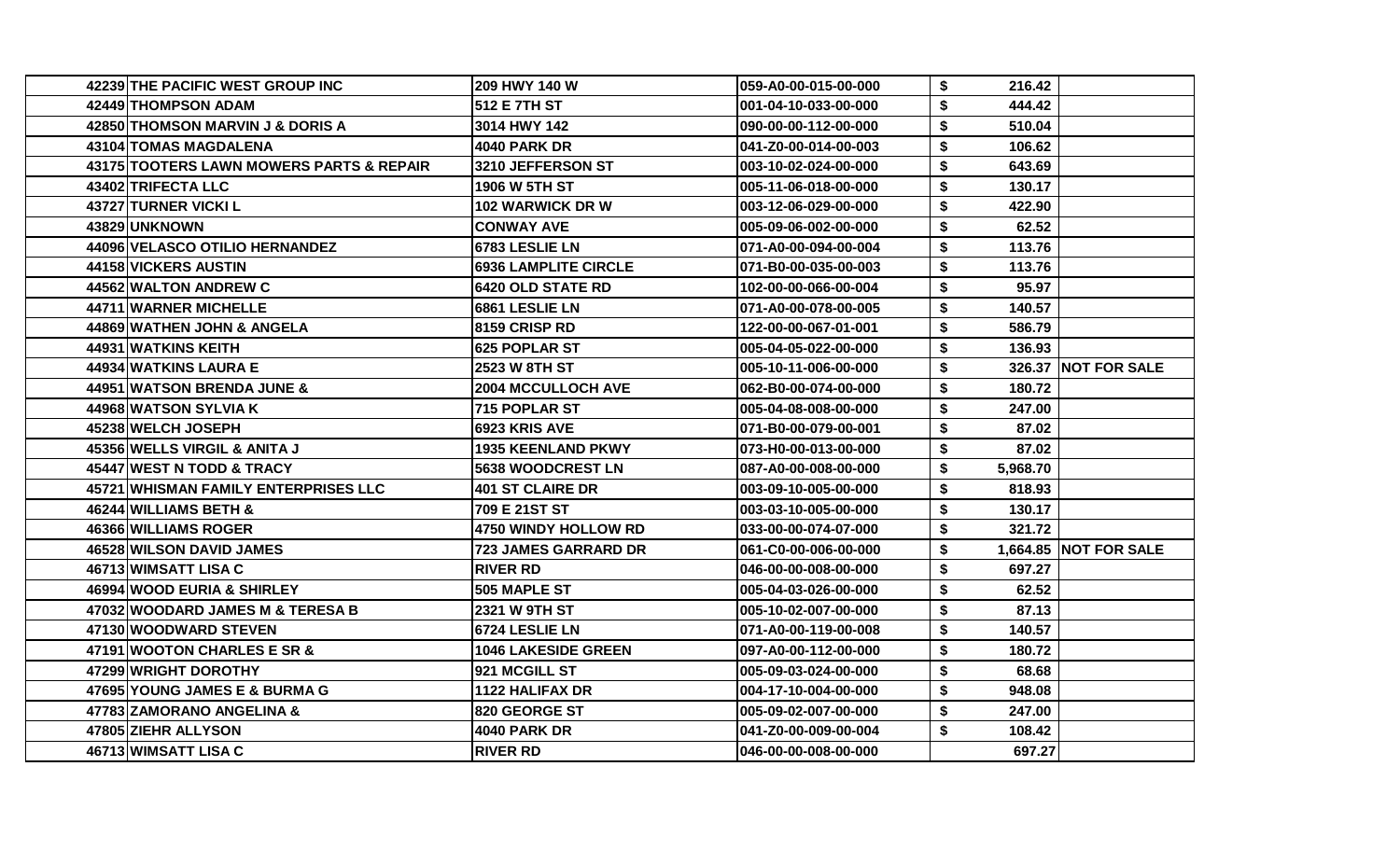|                                                                 | 46994 WOOD EURIA & SHIRLEY          | 505 MAPLE ST               | 005-04-03-026-00-000 | 62.52             |               |  |  |  |
|-----------------------------------------------------------------|-------------------------------------|----------------------------|----------------------|-------------------|---------------|--|--|--|
|                                                                 | 47032 WOODARD JAMES M & TERESA B    | 2321 W 9TH ST              | 005-10-02-007-00-000 | 87.13             |               |  |  |  |
|                                                                 | 47130 WOODWARD STEVEN               | 6724 LESLIE LN             | 071-A0-00-119-00-008 | 140.57            |               |  |  |  |
|                                                                 | 47191 WOOTON CHARLES E SR &         | <b>1046 LAKESIDE GREEN</b> | 097-A0-00-112-00-000 | 180.72            |               |  |  |  |
|                                                                 | 47299 WRIGHT DOROTHY                | 921 MCGILL ST              | 005-09-03-024-00-000 | 68.68             |               |  |  |  |
|                                                                 | 47695 YOUNG JAMES E & BURMA G       | <b>1122 HALIFAX DR</b>     | 004-17-10-004-00-000 | 948.08            |               |  |  |  |
|                                                                 | 47783 ZAMORANO ANGELINA &           | 820 GEORGE ST              | 005-09-02-007-00-000 | 247               |               |  |  |  |
|                                                                 | 47805 ZIEHR ALLYSON                 | <b>4040 PARK DR</b>        | 041-Z0-00-009-00-004 | 108.42            |               |  |  |  |
| 2019 DELINQUENT Tangible Tax Bills these bills are NOT FOR SALE |                                     |                            |                      |                   |               |  |  |  |
| Bill#                                                           | <b>Owner Name</b>                   | <b>Property Address</b>    | Map ID               | <b>Amount Due</b> | <b>Status</b> |  |  |  |
|                                                                 | 470 ADULT IMMUNIZATION MANAGEMENT   | 1010 ALLEN ST              | 4006500              | 69.50<br>\$       |               |  |  |  |
|                                                                 | 530 AKS EQUIPMENT LLC               | 2601 W 4TH ST              | 4405340              | \$<br>8,551.58    |               |  |  |  |
|                                                                 | 621 ALL TRUCKING PARTS LLC          | <b>1120 CRABTREE AVE</b>   | 4008750              | \$<br>1,691.01    |               |  |  |  |
|                                                                 | 2937 BELLA VISTA SALON LLC          | <b>1308 TRIPLETT ST</b>    | 4032285              | \$<br>87.49       |               |  |  |  |
|                                                                 | 3915 BLUEGRASS TECHNOLOGY LLC       | 2767 VEACH RD              | 4424015              | \$<br>542.65      |               |  |  |  |
|                                                                 | 4579 BOYDS HEATING & COOLING LLC    | <b>2530 VENETIAN WAY</b>   | 4425650              | \$<br>177.85      |               |  |  |  |
|                                                                 | 4980 BRIGHT START EARLY INTREVENTIO | <b>KIDRON VALLEY WAYW</b>  | 4723750              | \$<br>75.17       |               |  |  |  |
|                                                                 | 5537 BSME CONTRACTING INC           | <b>6158 FAIRMONT CT</b>    | 4729415              | \$<br>101.74      |               |  |  |  |
|                                                                 | 5800 BURLINGTON CIVIL INC           | 2601 W 4TH ST              | 4433100              | \$<br>10,506.52   |               |  |  |  |
|                                                                 | 8252 CLARKS HEALTH & NUTRITION CNTR | 3118 ALVEY PK DR E         | 4743775              | \$<br>439.67      |               |  |  |  |
|                                                                 | 8688 COMMERCIAL INDUSTRIAL FINANCE  | <b>1277 MOSELEY ST</b>     | 4068500              | \$<br>952.18      |               |  |  |  |
|                                                                 | 11526 DOUBLE DOWN VENTURES INC      | <b>1100 WALNUT ST</b>      | 4083100              | \$<br>125.56      |               |  |  |  |
|                                                                 | 11873 DUNN MICHAEL D                | 1722 E 26TH ST             | 4084300              | \$<br>56.24       |               |  |  |  |
|                                                                 | 12229 EDGCUMBE G & N INC            | 2160 AIRPORT RD            | 4769300              | \$<br>7,129.96    |               |  |  |  |
|                                                                 | 12508 ELITE MORTGAGE LLC            | 3032 ALVEY PK DR W         | 4769450              | \$<br>93.63       |               |  |  |  |
|                                                                 | 15739 GOLFLAND HOBBIES & RECREATION | 1864 OLD CALHOUN RD        | 4788190              | \$<br>568.19      |               |  |  |  |
|                                                                 | 17255 HALLOWEEN HAVOC INC           | 4720 FREDERICA ST          | 4505950              | \$<br>1,154.73    |               |  |  |  |
|                                                                 | 18541 HAYDEN PEST MANAGEMENT LLC    | 701 E 25TH ST              | 4799640              | \$<br>71.27       |               |  |  |  |
|                                                                 | 18860 HEALTH QUEST MEDICAL CARE PSC | 2200 PARRISH AVE E         | 4506700              | \$<br>293.01      |               |  |  |  |
|                                                                 | 21463 IMPLUS FOOTCARE LLC           | 3500 VILLA POINT           | 4515900              | \$<br>55.41       |               |  |  |  |
|                                                                 | 25073 LAKE VIEW HOSPITALITY LLC     | <b>51 BON HARBOR HILLS</b> | 4531615              | \$<br>2,430.88    |               |  |  |  |
|                                                                 | 26576 LUCYS DINER LLC               | 6057 HWY 2830              | 4834325              | \$<br>73.95       |               |  |  |  |
|                                                                 | 27550 MASTERCUTS #1773 DBA          | 5000 FREDERICA ST          | 4548600              | \$<br>156.06      |               |  |  |  |
|                                                                 | 27551 MASTERPIECE REMODELING &      | <b>6537 SUTHERLIN LANE</b> | 4841715              | \$<br>60.41       |               |  |  |  |